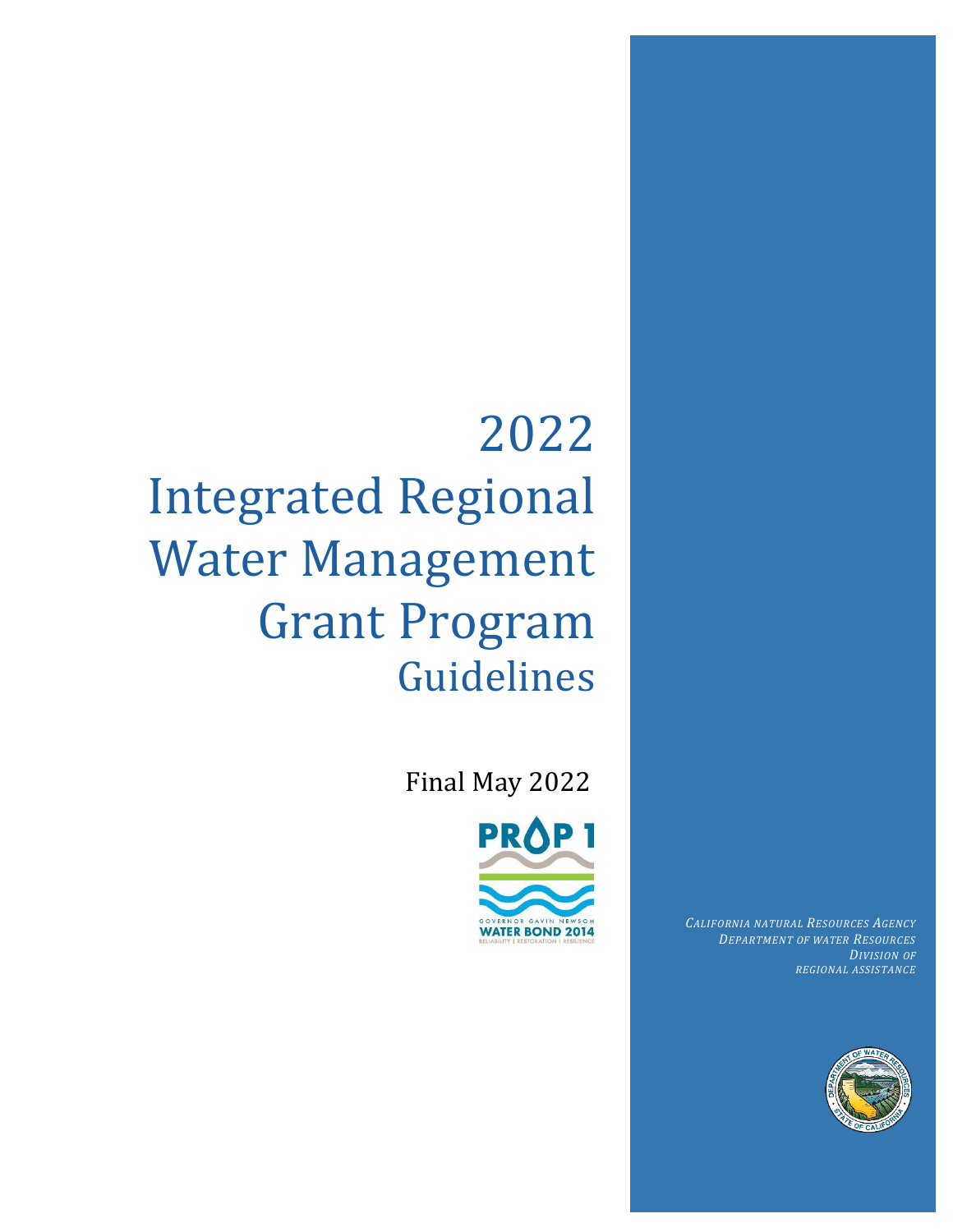## **FOREWORD**

The 2022 Integrated Regional Water Management (IRWM) Grant Program Guidelines (2022 Guidelines) are an update to the 2019 Guidelines and contain the general process, procedures, and criteria that DWR will use to implement the Proposition 1 (The Water Quality, Supply, and Infrastructure Improvement Act of 2014) IRWM Implementation Grant Program. Additionally, DWR will issue separate Proposal Solicitation Packages (PSP) to provide detailed information on how to apply for specific funding opportunities. The PSPs for specific grant funding opportunities are available at the website listed below.

#### **Grant Program Website**

DWR will use the internet as the primary communication tool to notify interested parties of the status of grant solicitations and to convey pertinent information. DWR will post information at the following website: [https://water.ca.gov/Work-With-Us/Grants-And-Loans/IRWM-Grant-](https://water.ca.gov/Work-With-Us/Grants-And-Loans/IRWM-Grant-Programs/Proposition-1)[Programs/Proposition-1](https://water.ca.gov/Work-With-Us/Grants-And-Loans/IRWM-Grant-Programs/Proposition-1)

See Appendix A for other useful web links and Appendix B for common usage of terms and definitions.

#### **Mailing List**

In addition to the above-referenced website, DWR will distribute information via e-mail. If you are not already on the IRWM e-mail distribution list and wish to be placed on it, please visit the following site:<https://water.ca.gov/Work-With-Us/Grants-And-Loans/IRWM-Grant-Programs>

#### **Contact Information**

For questions about the 2022 Guidelines or other issues, please contact DWR's Financial Assistance Branch at (916) 651-9613 or by e-mail at [DWR\\_IRWM@water.ca.gov.](mailto:DWR_IRWM@water.ca.gov)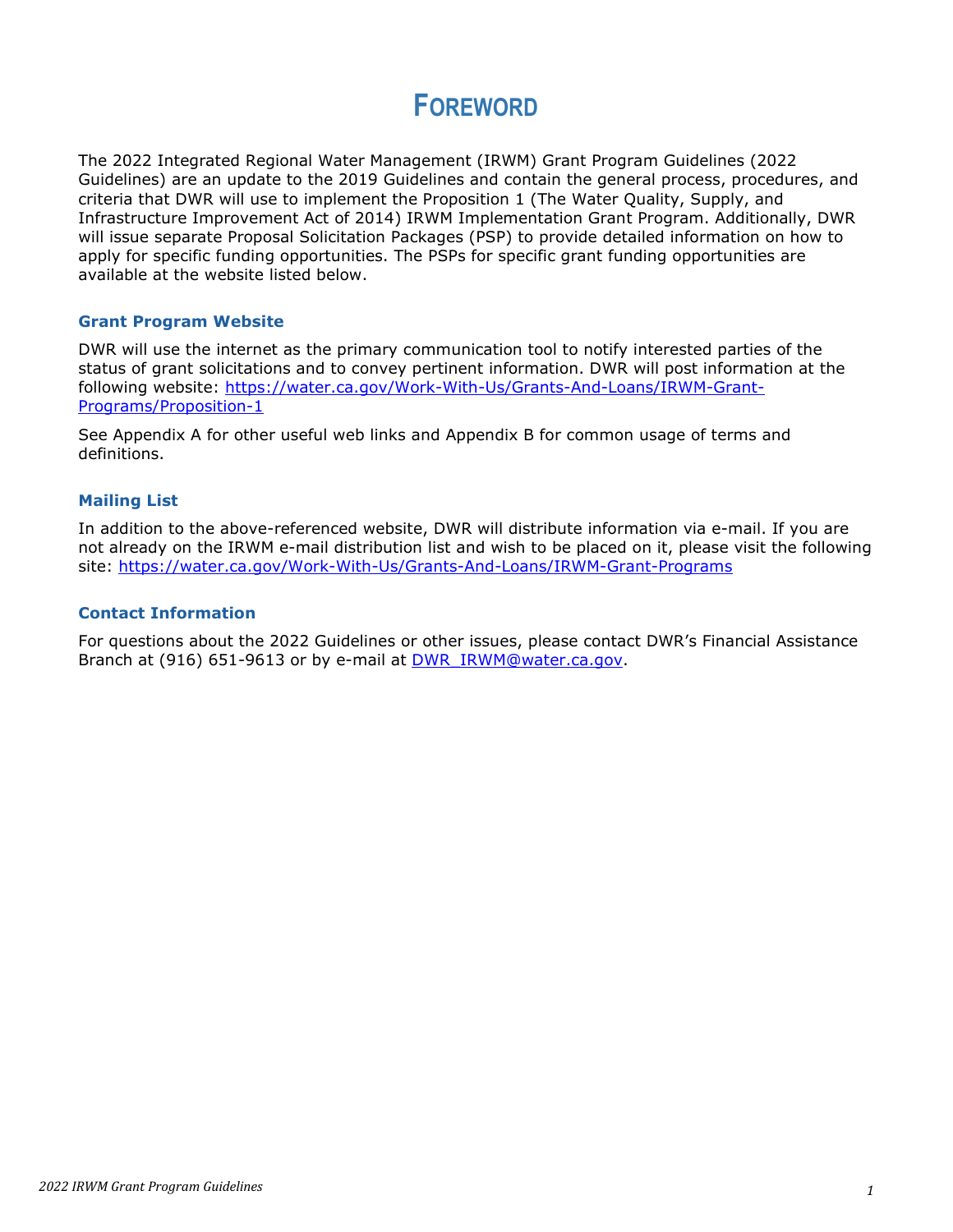## **CONTENTS**

**TOPIC** 

| L |             |  |  |
|---|-------------|--|--|
|   | А.          |  |  |
|   | В.          |  |  |
|   | $C_{\cdot}$ |  |  |
|   | D.          |  |  |
|   | E.          |  |  |
|   |             |  |  |
|   | А.          |  |  |
|   | В.          |  |  |
|   | $C_{\cdot}$ |  |  |
|   |             |  |  |
|   | А.          |  |  |
|   | В.          |  |  |
|   | C.          |  |  |
|   | D.          |  |  |
|   | E.          |  |  |
|   | F.          |  |  |
|   | G.          |  |  |
|   | Η.          |  |  |
|   | I.          |  |  |
|   |             |  |  |
|   | А.          |  |  |
|   | В.          |  |  |
|   | $C_{\cdot}$ |  |  |
|   | D.          |  |  |
|   | E.          |  |  |
|   | F.          |  |  |
|   |             |  |  |
|   |             |  |  |
|   |             |  |  |
|   |             |  |  |
|   |             |  |  |
|   |             |  |  |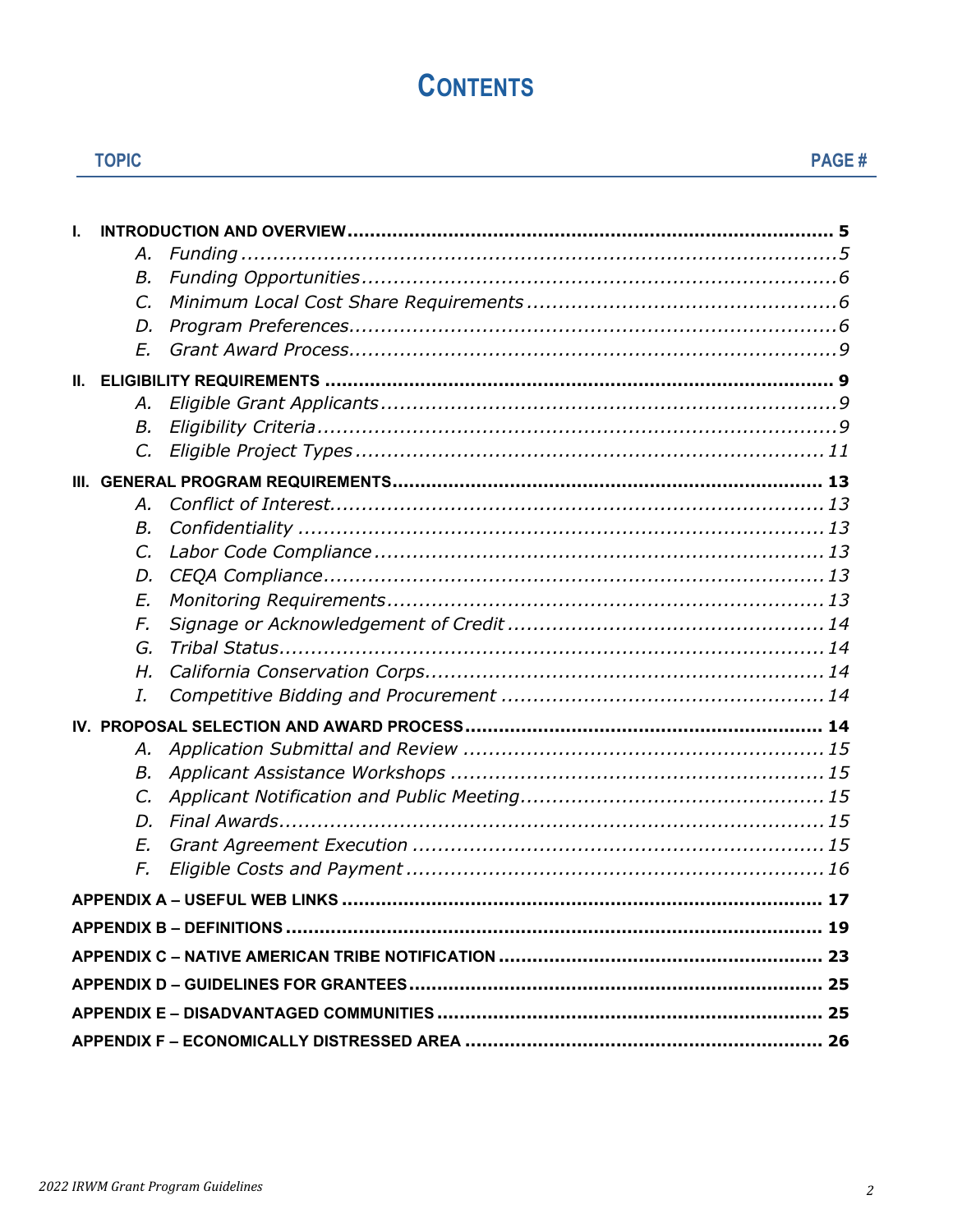## **FIGURES**

| <b>FIGURE TITLE</b> | <b>PAGE#</b> |
|---------------------|--------------|
|                     |              |

## **TABLES**

| <b>TABLE TITLE</b> |  |
|--------------------|--|
|                    |  |
|                    |  |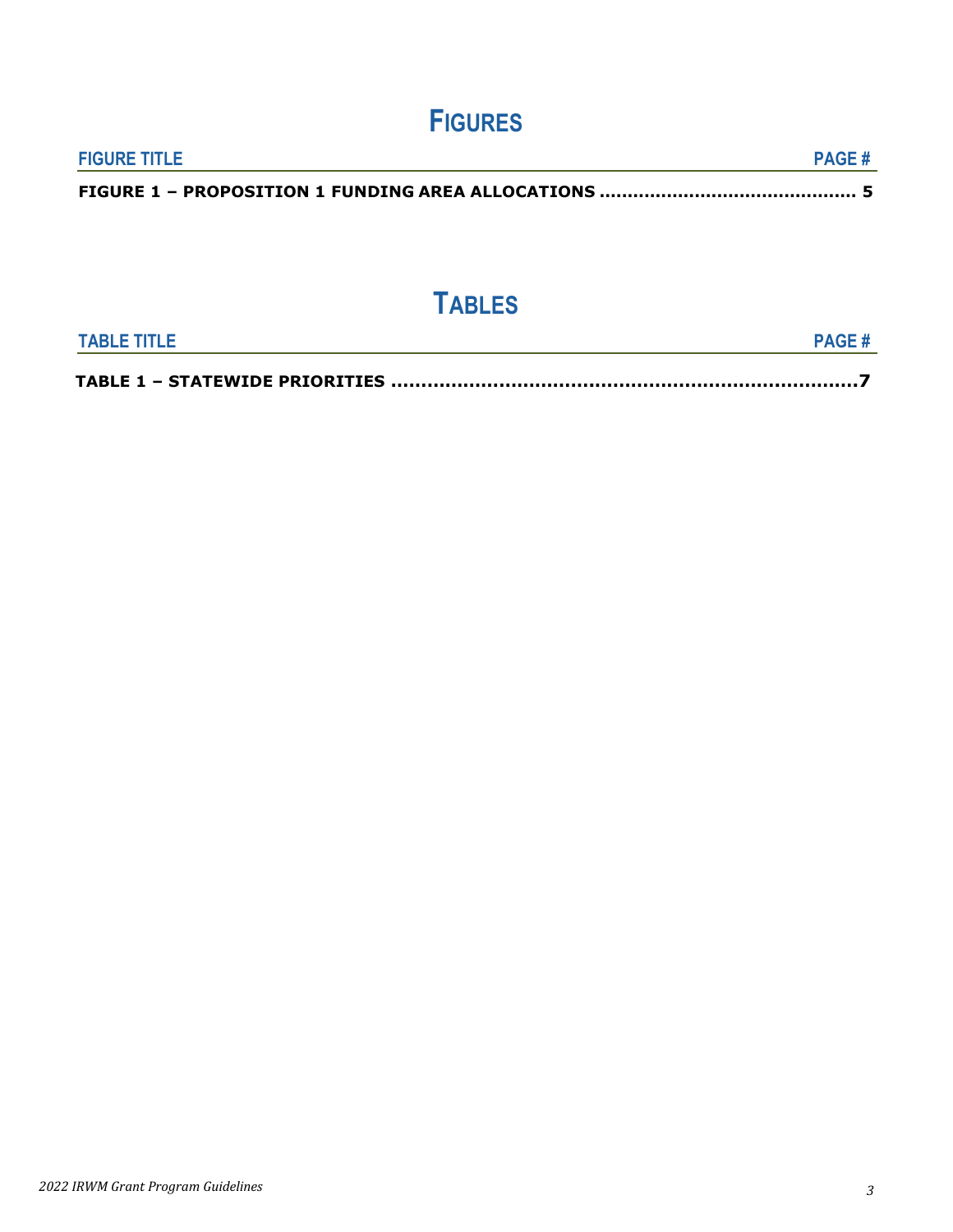## **ACRONYMS AND ABBREVIATIONS**

<span id="page-4-0"></span>

| AB                | Assembly Bill                                                   | <b>GSA</b>               | Groundwater Sustainability Agency                 |
|-------------------|-----------------------------------------------------------------|--------------------------|---------------------------------------------------|
| <b>ACS</b>        | American Community Survey                                       | <b>GSP</b>               | Groundwater Sustainability Plan                   |
| <b>AWMP</b>       | Agriculture Water Management Plan                               | <b>GWMP</b>              | Groundwater Management Plan                       |
| <b>Basin Plan</b> | Regional Water Quality Control Plan                             | <b>IRWM</b>              | <b>Integrated Regional Water</b>                  |
| <b>BMP</b>        | <b>Best Management Practice</b>                                 |                          | Management                                        |
| <b>CalEPA</b>     | California Environmental Protection                             | <b>JPA</b><br><b>MHI</b> | Joint Powers Authority<br>Median Household Income |
|                   | Agency                                                          |                          |                                                   |
| <b>CARB</b>       | California Air Resources Board                                  | <b>MOU</b>               | Memorandum of Understanding                       |
| <b>CASGEM</b>     | California Statewide Groundwater<br><b>Elevation Monitoring</b> | <b>NEPA</b>              | National Environmental Policy Act                 |
| <b>CEC</b>        | California Energy Commission                                    | <b>NAHC</b>              | Native American Heritage Council                  |
| <b>CEDEN</b>      | California Environmental Data                                   | 0&M                      | Operation and Maintenance                         |
|                   | Exchange Network                                                | <b>OPC</b>               | Ocean Protection Council                          |
| <b>CEQA</b>       | California Environmental Quality Act                            | <b>OPR</b>               | The Governor's Office of Planning and<br>Research |
| CO <sub>2</sub> E | Carbon Dioxide Equivalents                                      | <b>PSP</b>               | Proposal Solicitation Package                     |
| <b>CMU</b>        | <b>Compliance Monitoring Unit</b>                               | <b>RAP</b>               | Regional Acceptance Process                       |
| <b>CNRA</b>       | California Natural Resources Agency                             | <b>RFP</b>               | Request for Proposals                             |
| <b>CWC</b>        | California Water Code                                           | <b>RMS</b>               | Resource Management Strategies                    |
| <b>CWP</b>        | California Water Plan                                           | <b>RWMG</b>              | Regional Water Management Group                   |
| <b>DAC</b>        | Disadvantaged Community                                         | <b>RWQCB</b>             | Regional Water Quality Control Board              |
| <b>DIR</b>        | California Department of Industrial<br>Relations                | <b>SB</b>                | Senate Bill                                       |
| <b>DMS</b>        | Data Management System                                          | <b>SGMA</b>              | Sustainable Groundwater Management                |
| <b>DWR</b>        | Department of Water Resources                                   | <b>SLR</b>               | Act<br>Sea-Level Rise                             |
| <b>EDA</b>        | Economically Distressed Area                                    |                          |                                                   |
| <b>EIR</b>        | <b>Environmental Impact Report</b>                              | <b>SWAMP</b>             | Surface Water Ambient Monitoring<br>Program       |
| EJ                | Environmental Justice                                           | <b>SWRCB</b>             | State Water Resources Control Board               |
| EO                | <b>Executive Order</b>                                          | <b>USACE</b>             | United States Army Corps of Engineers             |
| <b>GAMA</b>       | Groundwater Ambient Monitoring<br>Assessment                    | <b>USEPA</b>             | United States Environmental<br>Protection Agency  |
| <b>GRanTS</b>     | Grants Review and Tracking System                               | <b>UWMP</b>              | Urban Water Management Plan                       |
| <b>GHG</b>        | Greenhouse Gas                                                  | <b>WDL</b>               | Water Data Library                                |
| <b>GIS</b>        | Geographic Information System                                   | <b>WRI</b>               | World Resources Institute                         |
| gpcd              | Gallons per Capita per Day                                      | <b>WUEB</b>              | Water Use and Efficiency Branch                   |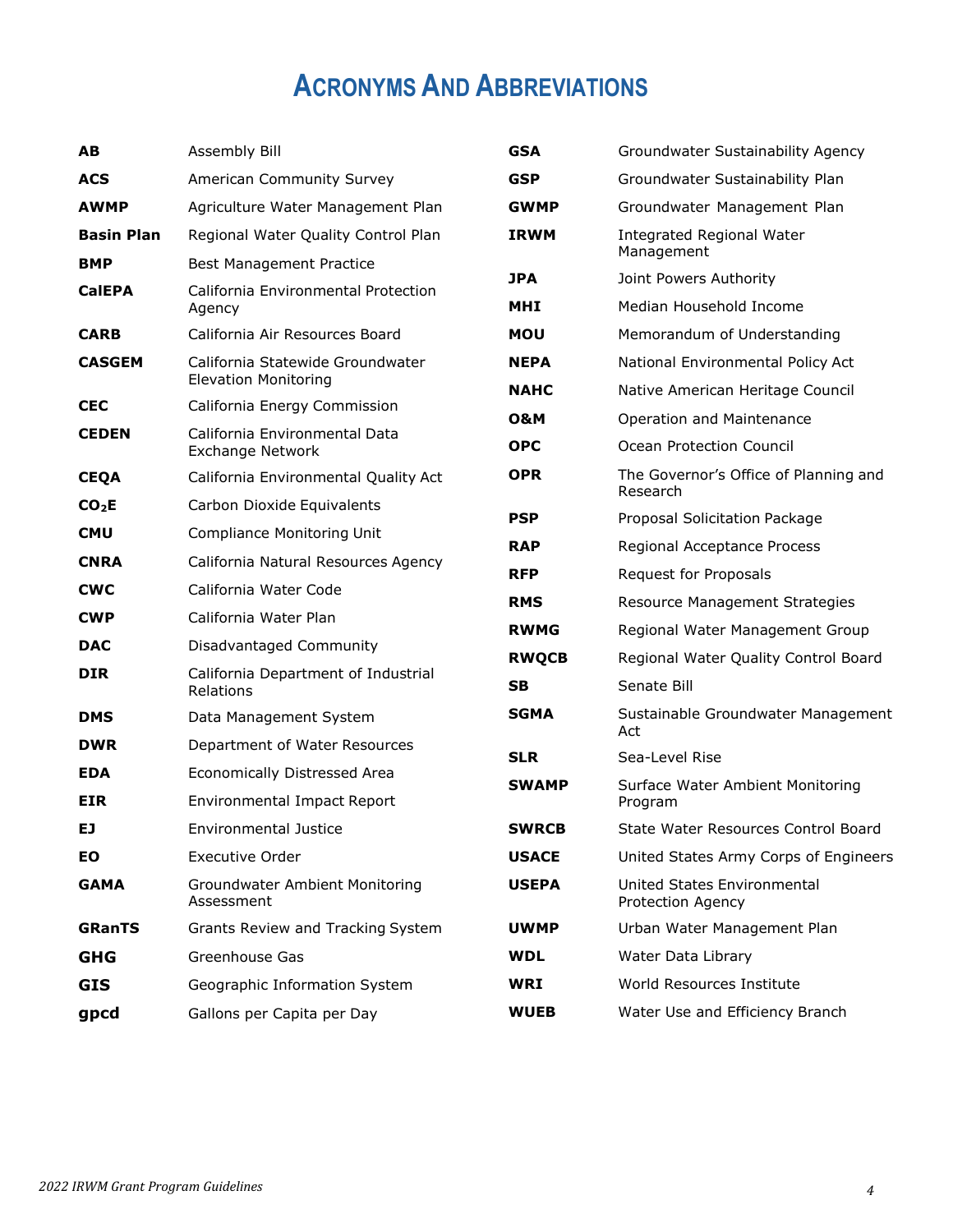## **2022 INTEGRATED REGIONAL WATER MANAGEMENT GRANT PROGRAM GUIDELINES**

## <span id="page-5-0"></span>**I. INTRODUCTION AND OVERVIEW**

Proposition 1, Chapter 7 Regional Water Security, Climate and Drought Preparedness (Water Code § 79740 – 79748) funding is intended to improve regional water self-reliance security and adapt to the effects on water supply arising out of climate change. Specifically, the purpose is to assist water infrastructure systems in adapting to climate change; provide incentives for water agencies throughout each watershed to collaborate in managing the region's water resources and set regional priorities for water infrastructure; and improve regional water self-reliance, while reducing reliance on the Sacramento-San Joaquin Delta.

The Integrated Regional Water Management (IRWM) Grant Program is designed to encourage integrated regional water resource management strategies by providing funding for projects and programs that support integrated water management. Previous Proposition 1 IRWM solicitations were administered according to the 2016 IRWM Grant Program Guidelines (2016 Guidelines) and the 2019 IRWM Grant Program Guidelines (2019 Guidelines). The 2022 IRWM Grant Program Guidelines (2022 Guidelines) will apply to all future solicitations for grant funding under Proposition 1. However, changes may be necessary due to legislation or changes in State's water management policy. If changes are necessary, the 2022 IRWM Guidelines will be amended and subject to a public review process per California Water Code (Water Code) §79706(b).

### <span id="page-5-1"></span>**A. Funding**

Proposition 1 (Water Code §79744) authorized \$510 million in IRWM grant funds that were allocated to the 12 hydrologic region-based Funding Areas, as shown in Figure 1.



#### **Figure 1 – Proposition 1 Funding Area Allocations**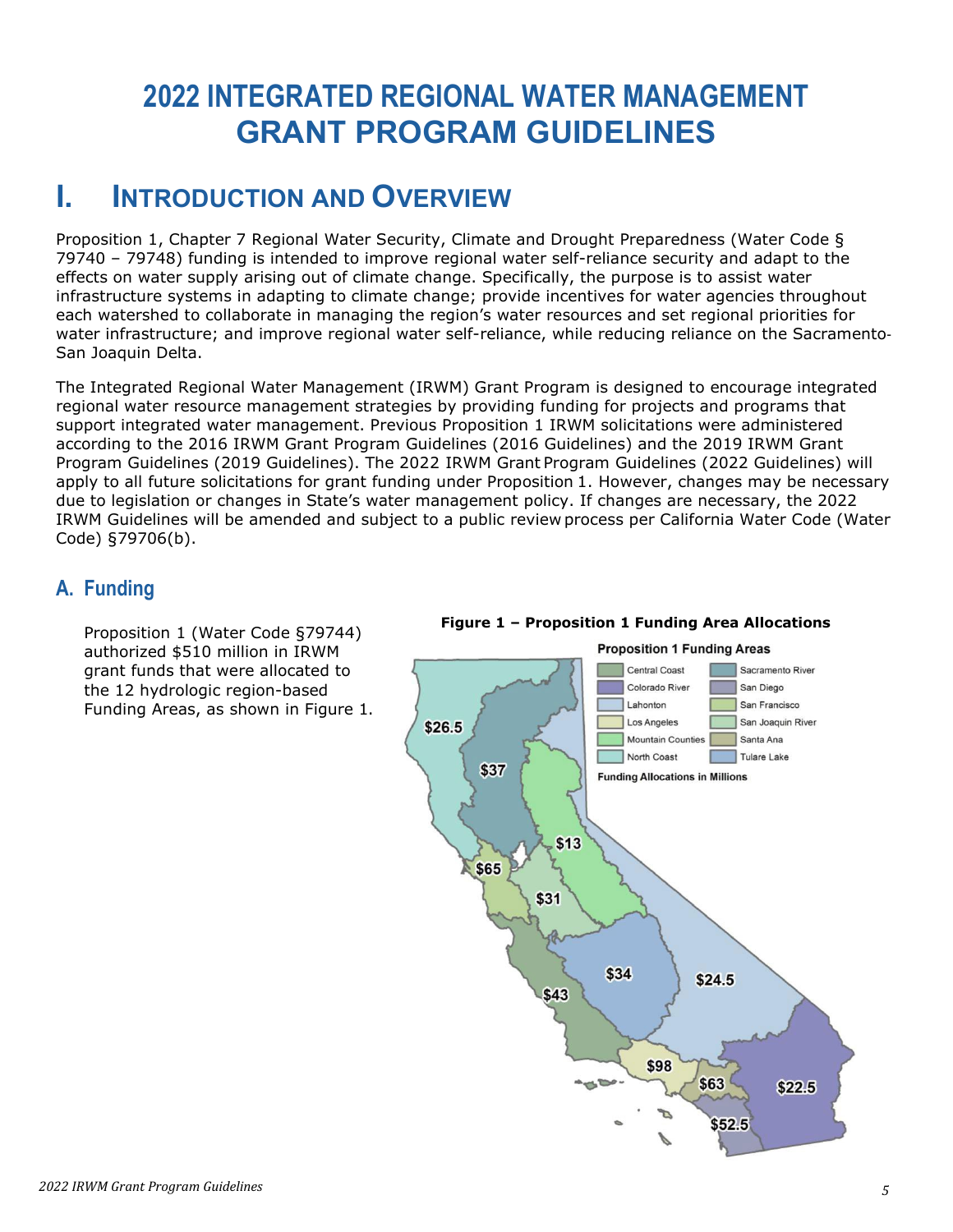#### **Funding Projects in Adjacent Funding Areas**

Because Proposition 1 allotted funds by Funding Area, DWR will default to project location in determining how funds are allocated. In some cases, an IRWM region may propose to use grant funds allocated to its Funding Area to perform work in another Funding Area. This is allowable, but the applicant must include in their proposal:

- A clear explanation of how the project contributes directly to the objectives of their IRWM Plan;
- A description of the Regional Water Management Group's (RWMG) efforts to cooperate on planning and implementation; and
- A description of the level of support for the project from the Funding area in which the project will be located.

### <span id="page-6-0"></span>**B. Funding Opportunities**

DWR administers three separate grant programs as described below. Each program has specific requirements and selection processes. Program schedules can be found at the website shown in the Foreword.

- **Disadvantaged Community Involvement Program**  Water Code §79745 directs not less than \$51 million, for the purpose of ensuring the involvement of DACs, economically distressed areas (EDA), and underrepresented communities within regions. \$51,687,838 has been awarded to twelve funding areas through this program.
- **Planning Grant Program**  A total of \$4,199,271 was awarded through a competitive process to support the development of new IRWM Plans or to update existing IRWM Plans. More information on IRWM Plan Standards and related processes are presented in Volume 2 of the 2016 Guidelines.
- **Implementation Grant Program**  Approximately \$403 million was allocated for Implementation programs and projects, of which not less than \$51 million will be allocated to projects that directly benefit DACs (Water Code §79742(d)). The Round 1 Implementation Grant Solicitation awarded \$211 million for implementation projects including \$25 million for disadvantaged community projects. Approximately \$192 million will be made available for grant awards in Round 2.

### <span id="page-6-1"></span>**C. Minimum Local Cost Share Requirements**

An average local cost share of not less than 50% of the total project costs in a proposal is required. Local cost share may include, but is not limited to, federal funds, local funding, or donated services from non-State sources. The local cost share requirement may be waived or reduced for projects that directly benefit the water management needs of a DAC or EDA. Refer to the applicable PSP for more information regarding the applicability of cost share reduction or waivers.

### <span id="page-6-2"></span>**D. Program Preferences and Statewide Priorities**

#### **California Water Code Program Preferences**

Water Code §79707(b and e) and §79742(a and f) identify various priorities or considerations that shall be given to proposals and are listed below and are collectively referred to as the "Program Preferences."

- Leverage Funds Give priority to projects that leverage private, federal, or local funding or produce the greatest public benefit.
- Employ New or Innovative Technology or Practices Give special consideration to projects that employ new or innovative technology or practices, including decision support tools that support the integration of multiple jurisdictions, including, but not limited to, water supply, flood control, land use, and sanitation.
- Implement IRWM Plans with Greater Watershed Coverage When choosing between projects, give priority to projects in IRWM Plans that cover the greater portion of the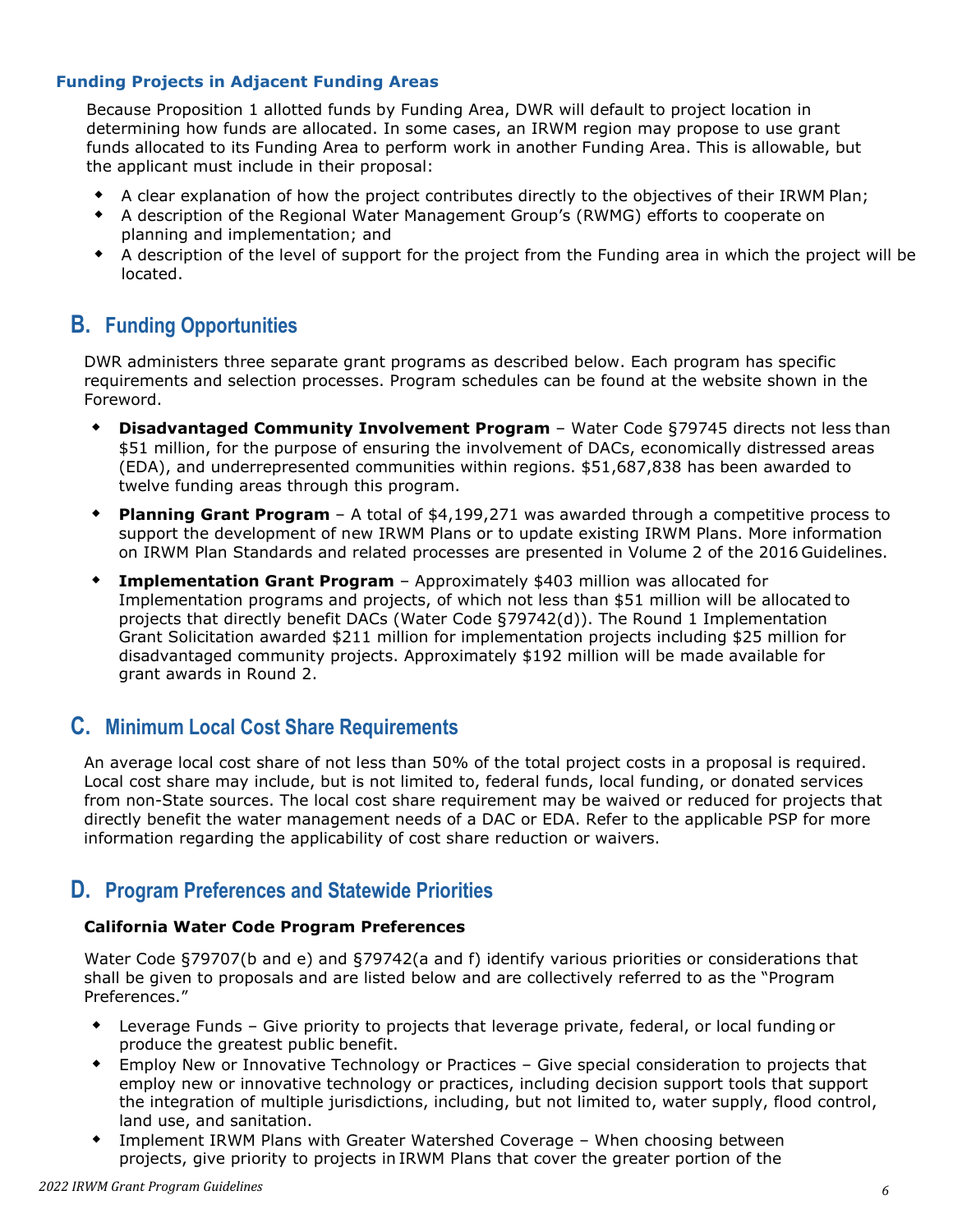watershed.

Multiple Benefits – Give special consideration to projects that achieve multiple benefits.

These Program Preferences will be taken into consideration during the review process; refer to the applicable PSP for the specific details regarding the application of the Program Preferences.

#### **Statewide Priorities: The Water Resilience Port**

Governor Newsom's [Water Resilience Portfolio,](https://resources.ca.gov/Initiatives/Building-Water-Resilience/portfolio) various water-related Executive Orders issued by the Governor (*e.g.*, N-10-19, N-10-21), and the 2021 Drought Emergency Proclamations establish the State's current priorities for water management in California. These priorities are summarized in Table 1. Applicants are strongly encouraged to consider these priorities and include projects addressing them in their grant applications.

| <b>Priorities</b>                         | <b>Description</b>                                                                                                                                                                                                                                                                                                               |  |  |
|-------------------------------------------|----------------------------------------------------------------------------------------------------------------------------------------------------------------------------------------------------------------------------------------------------------------------------------------------------------------------------------|--|--|
| 1. Utilize natural<br>infrastructure such | Proposals that contain projects that create or improve natural<br>infrastructure to sustainably meet water management needs.                                                                                                                                                                                                     |  |  |
| as forests and<br>floodplains             | Desirable proposals will achieve one or more of the following:                                                                                                                                                                                                                                                                   |  |  |
|                                           | Restoration or improvement of ecosystems such as<br>$\bullet$<br>forests, mountain meadows, and others to improve<br>source watershed resiliency and productivity                                                                                                                                                                |  |  |
|                                           | Restoration of floodplains to mitigate flood risk<br>$\bullet$                                                                                                                                                                                                                                                                   |  |  |
|                                           | Restoration of wetlands and other ecosystem to achieve<br>$\bullet$<br>water quality improvements                                                                                                                                                                                                                                |  |  |
|                                           | Wetland restoration, dune restoration, oyster bed<br>$\bullet$<br>restoration, and other improvements to natural<br>infrastructure to build resiliency against sea level rise                                                                                                                                                    |  |  |
| 2. Encourage<br>regional approaches       | Proposals that build regional approaches to water management<br>and demonstrate watershed-level management of resources.                                                                                                                                                                                                         |  |  |
| among water users<br>sharing watersheds   | Desirable proposals will achieve one or more of the following:                                                                                                                                                                                                                                                                   |  |  |
|                                           | Ensure water security at the local level, where individual<br>government efforts integrate into one combined regional<br>commitment where the sum becomes greater than any<br>single piece                                                                                                                                       |  |  |
|                                           | Include projects that provide water management<br>$\bullet$<br>solutions to multiple agencies such as shared facilities,<br>interties, etc.                                                                                                                                                                                      |  |  |
|                                           | Improve land use and water alignment                                                                                                                                                                                                                                                                                             |  |  |
| 3. Drought<br>Preparedness                | Proposals that contain projects that effectively address long-<br>term drought preparedness by contributing to sustainable<br>water supply and reliability during water shortages. Drought<br>preparedness projects do not include drought emergency<br>response actions, such as trucking of water or lowering well<br>intakes. |  |  |
|                                           | Desirable proposals will achieve one or more of the following:                                                                                                                                                                                                                                                                   |  |  |
|                                           | Promote water conservation, conjunctive use, reuse,<br>and recycling                                                                                                                                                                                                                                                             |  |  |

#### **Table 1 – Statewide Priorities**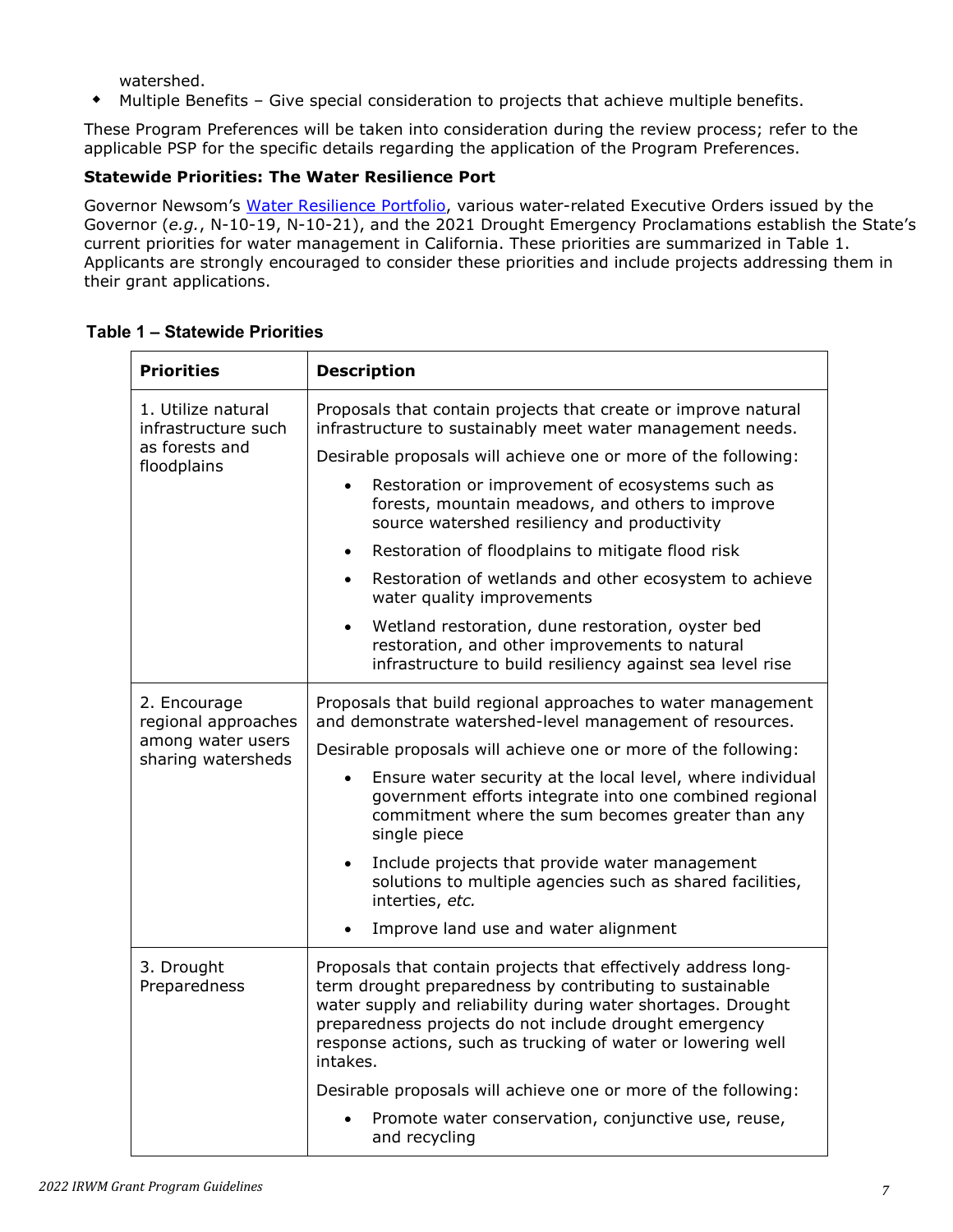|                                                           | Improve landscape and agricultural irrigation efficiencies<br>٠                                                                                                     |
|-----------------------------------------------------------|---------------------------------------------------------------------------------------------------------------------------------------------------------------------|
|                                                           | Achieve long-term reduction of water use                                                                                                                            |
|                                                           | Increase efficient groundwater basin management<br>$\bullet$                                                                                                        |
|                                                           | Establish system interties<br>$\bullet$                                                                                                                             |
|                                                           | Solutions that yield a new water supply such as<br>seawater desalination                                                                                            |
|                                                           | Ecosystem restoration that yields an increase in water<br>supply                                                                                                    |
| 4. Climate                                                | Proposals that will address the key Climate Change issues of:                                                                                                       |
| Resilience                                                | Assessment of vulnerabilities as a result of climate<br>change                                                                                                      |
|                                                           | Increase climate resiliency<br>$\bullet$                                                                                                                            |
|                                                           | Reduction of greenhouse gas (GHG) emissions<br>$\bullet$                                                                                                            |
|                                                           | Proposals that contain projects that when implemented address<br>adaptation to climate change effects in an IRWM region.<br>Desirable proposals include those that: |
|                                                           | Advance and expand conjunctive management of<br>multiple water supply sources                                                                                       |
|                                                           | Use and reuse water more efficiently<br>$\bullet$                                                                                                                   |
|                                                           | Address anticipated climate change impacts, such as<br>rising sea-level, and which may include modifications or<br>relocations of intakes or outfalls               |
|                                                           | Proposals that contain projects that reduce GHG emissions<br>from current emissions. Desirable proposals include those that:                                        |
|                                                           | Reduce energy consumption of water systems and uses                                                                                                                 |
|                                                           | Use cleaner energy sources to move and treat water                                                                                                                  |
|                                                           | Increase water use efficiency                                                                                                                                       |
|                                                           | Increase water recycling                                                                                                                                            |
|                                                           | Increase water system energy efficiency                                                                                                                             |
|                                                           | Reuse runoff                                                                                                                                                        |
| 5. Strengthen<br>partnerships with<br>local, federal, and | Proposals that demonstrate partnership with local, federal, and<br>Tribal governments, water agencies and irrigation districts, and<br>other stakeholders.          |
| Tribal governments,<br>water agencies and                 | Desirable proposals will include one of the following:                                                                                                              |
| irrigation districts,                                     | Projects that benefit multiple local partner sponsors                                                                                                               |
| and other<br>stakeholders.                                | Projects that demonstrate the involvement of<br>$\bullet$<br>traditionally underrepresented partners such as Tribes<br>and Disadvantaged communities                |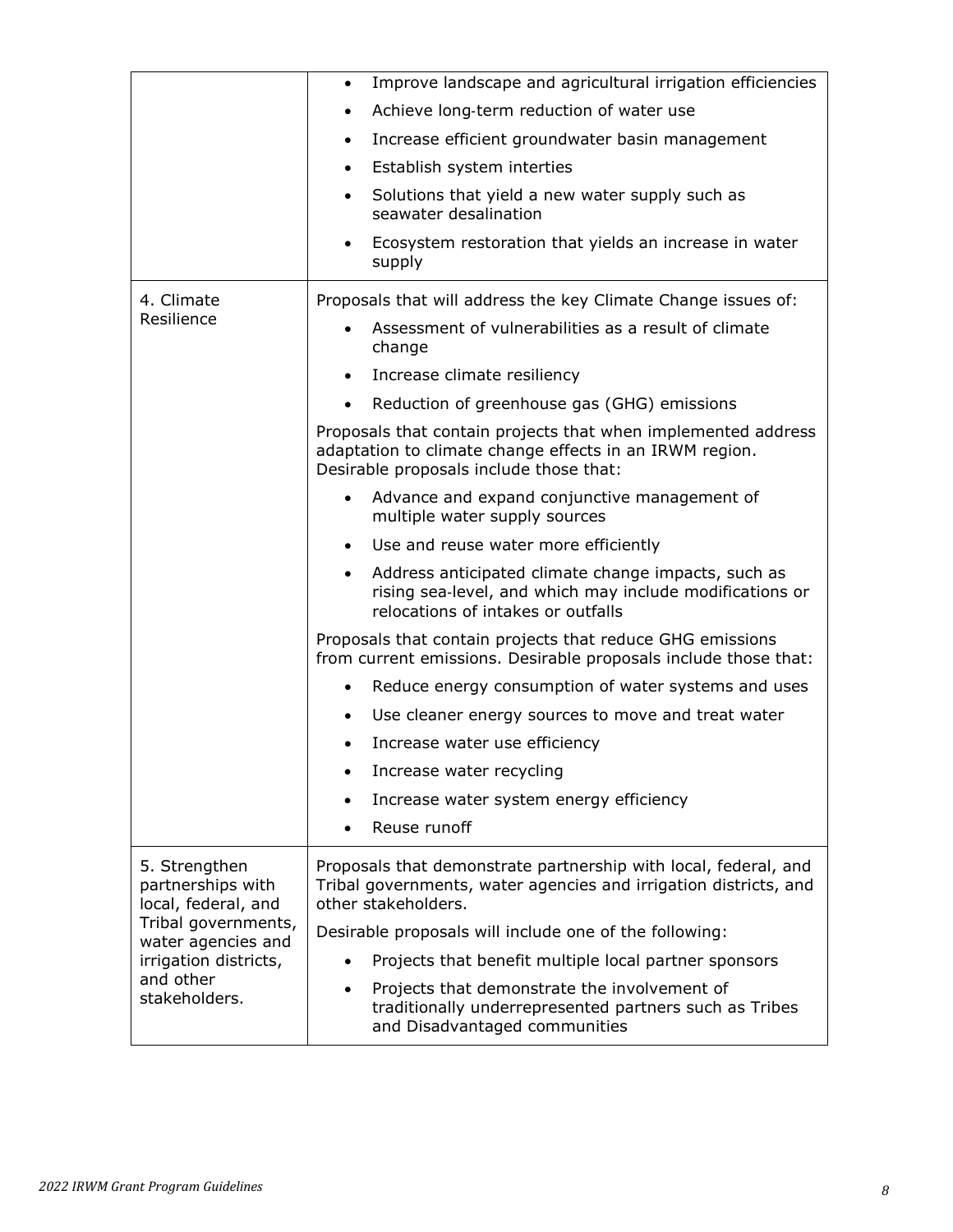### <span id="page-9-0"></span>**E. Grant Award Process**

IRWM grants will be awarded using specific criteria contained in the individual PSPs.

## <span id="page-9-1"></span>**II. ELIGIBILITY REQUIREMENTS**

### <span id="page-9-2"></span>**A. Eligible Grant Applicants**

Water Code §79712 identifies the following entities as eligible grant applicants:

- Public agencies
- ◆ 501(c)(3) Non-profit organizations
- Public utilities
- Federally recognized Indian Tribes
- State Indian Tribes listed on the Native American Heritage Commission's Tribal Consultation list
- Mutual water companies

See Appendix B for definitions of these terms.

To be part of the proposal as a project proponent and access grant funding through their relationship with the applicant, Local Project Sponsors must meet the definition of Eligible Grant Applicant as described above. Note that if the applicant is found ineligible, the entire application will be considered ineligible. If the Local Project Sponsor is found ineligible, funding cannot be awarded to that project and the grant award will be proportionately reduced.

### <span id="page-9-3"></span>**B. Eligibility Criteria**

This is a general list of eligibility criteria for IRWM grant funding opportunities. Refer to the individual PSPs for specific eligibility criteria requirements and information that must be included in an application to establish eligibility.

**The IRWM region must have been accepted into the IRWM Grant Program through the Region Acceptance Process (RAP) –** If an IRWM region has previously gone through the RAP and any boundary changes have been accepted by DWR, no further action is required. If the IRWM region is new and has not been through the RAP process or is changing its boundary, Volume 2, Section VI of the 2016 Guidelines contains the information needed to comply with this criterion. IRWM regions need to address this criterion prior to the close date of a grant solicitation to which they are applying. Previous RAP decisions are located at: [https://water.ca.gov/Work-With-Us/Grants-And-Loans/IRWM-](https://water.ca.gov/Work-With-Us/Grants-And-Loans/IRWM-Grant-Programs/Region-Acceptance-Process)[Grant-Programs/Region-Acceptance-Process](https://water.ca.gov/Work-With-Us/Grants-And-Loans/IRWM-Grant-Programs/Region-Acceptance-Process)

**Projects included in IRWM Plan –** Projects must be included in an adopted IRWM Plan that is consistent with the 2016 IRWM plan standards**.** The applicant must demonstrate that the project is listed in the IRWM Plan project list.

**Each proponent of a project included in an IRWM Implementation proposal must adopt the IRWM Plan –** Each individual agency proposing a project(s) must adopt the IRWM Plan. Regional Water Management Groups will not be allowed to adopt an IRWM Plan on behalf of their member agencies.

**Public Utilities and Mutual Water Companies - A project proposed by a public utility that is** regulated by the Public Utilities Commission or a mutual water company shall have a clear and definite public purpose and shall benefit the customers of the water system and not the investors (Water Code §79712(b)(1)).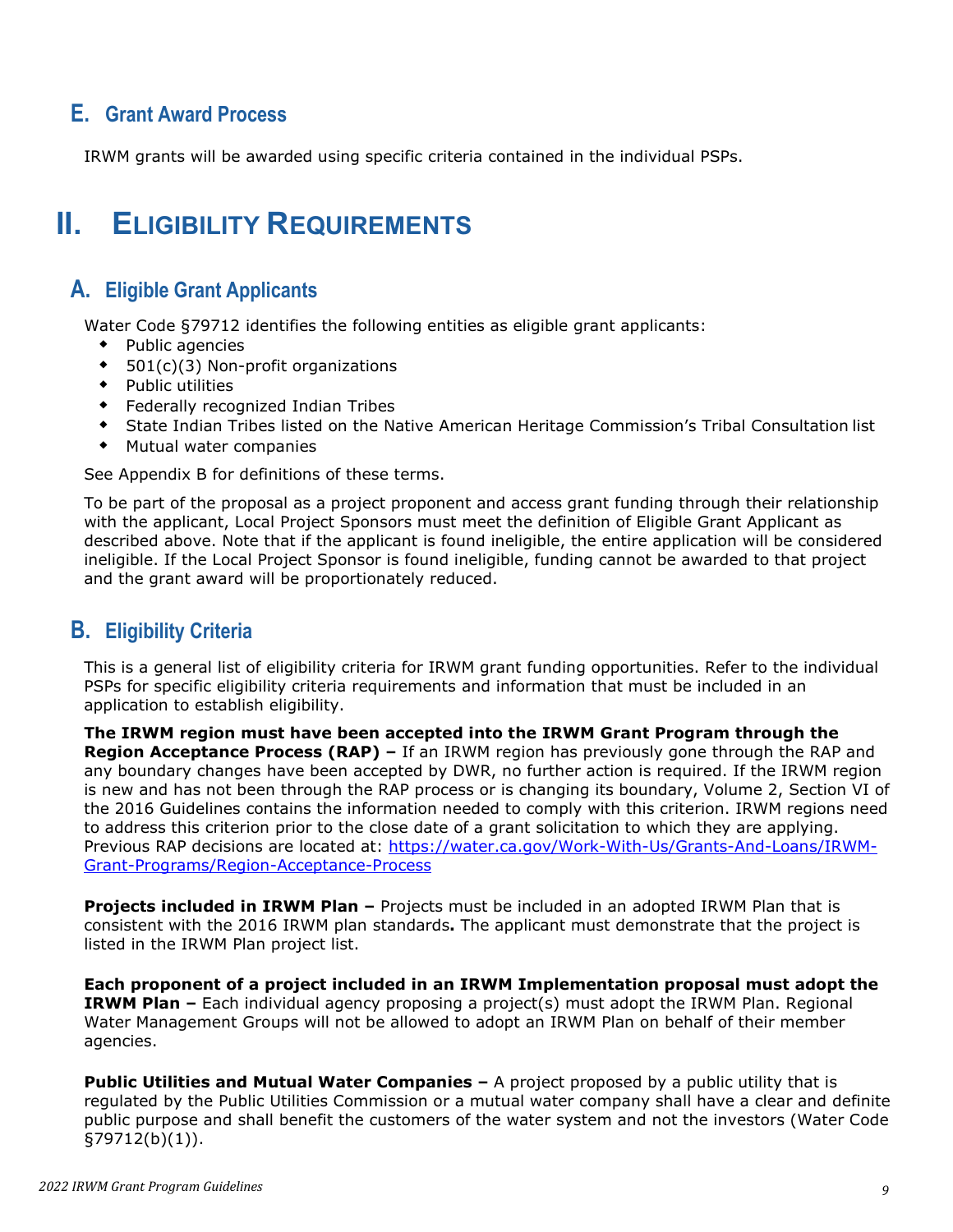**Water Contamination –** Water Code §10541(e)(14) requires IRWM Plans in regions with areas of nitrate, arsenic, perchlorate, or hexavalent chromium contamination to include a description of each of the following:

- The location and extent of that contamination in the region,
- The impacts caused by the contamination to communities within the region,
- Existing efforts being undertaken in the region to address the impacts, and
- Any additional efforts needed to address the impacts.

Additionally, Water Code §10544.5 requires the RWMG, in areas that have nitrate, arsenic, perchlorate, or hexavalent chromium contamination, to include in the grant application information regarding how a project or projects in the application help to address the contamination or an explanation why the application does not include that kind of project or projects.

**Climate Change –** Applicants seeking funding shall demonstrate that the IRWM Plan the applicant's project implements contributes to addressing the risks in the region to water supply and water infrastructure arising from climate change (Water Code §79742(e)).

**Groundwater Management Compliance –** A local agency that does not prepare, adopt, and submit its groundwater [management] plan in accordance with groundwater planning requirements established under Division 6 of the Water Code (Water Code §10000 et seq.) is ineligible to apply for grant funds until the plan is prepared and submitted in accordance the requirements of Division 6 of the Water Code. The groundwater management plan (GWMP) requirement shall not apply to a water replenishment district formed pursuant to Water Code section 60000 et seq., or to a local agency that serves or has authority to manage an adjudicated groundwater basin (Water Code §79742(b)).

The Sustainable Groundwater Management Act (SGMA) (Water Code §10720 et seq.) changes grant eligibility related to groundwater management compliance. Various SGMA requirements become effective over time. Applicants will need to maintain continuing eligibility with the most current SGMA requirements as they come into effect. Applicants with groundwater projects must follow specific instructions contained in each PSP on what to submit for groundwater management eligibility as SGMA is implemented.

- **SGMA** *–* SGMA (Water Code §10720 et seq.) specifies actions for critically over-drafted groundwater basins, high and medium priority basins, and low and very low priority basins. Groundwater project proponents must demonstrate how their project is consistent with SGMA efforts in the basin.
- **Groundwater Management Plan Compliance**  The applicant, or the project proponent responsible, must meet one of the following conditions (Water Code §10753.7 (b)(1)):
	- Conform to the requirements of an adjudication of water rights in the subject groundwater basin.
	- For projects in a high or medium priority basin, as designated by DWR, a GWMP that complies with Water Code §10753.7 must be prepared, implemented, and have been adopted before January 1, 2015. If the GWMP was not by adopted after January 1, 2015, then the project(s) is(are) not eligible to receive funding (Water Code §10750.1(a)). However, this does not apply to a plan submitted as an alternative pursuant to Water Code §10733.6, unless DWR has not determined that the alternative satisfies the objectives of Part 2.74 (commencing with Section 10720) on or before January 31, 2020, or DWR later determines that the plan does not satisfy the objectives (Water Code §10750.1(c)).
	- Participate or consent to be subject to a GWMP, basin-wide management plan, or other IRWM program or plan that meets the requirements of Water Code §10753.7.
	- For projects located in low or very low priority groundwater basins, as designated by DWR, without an existing GWMP, the applicant or local project sponsor must commit to adopting a GWMP that meets the requirements of Water Code §10753.7 or a GSP that meets the requirements of Water Code § 10727 et seq. within one-year of the grant application submittal date.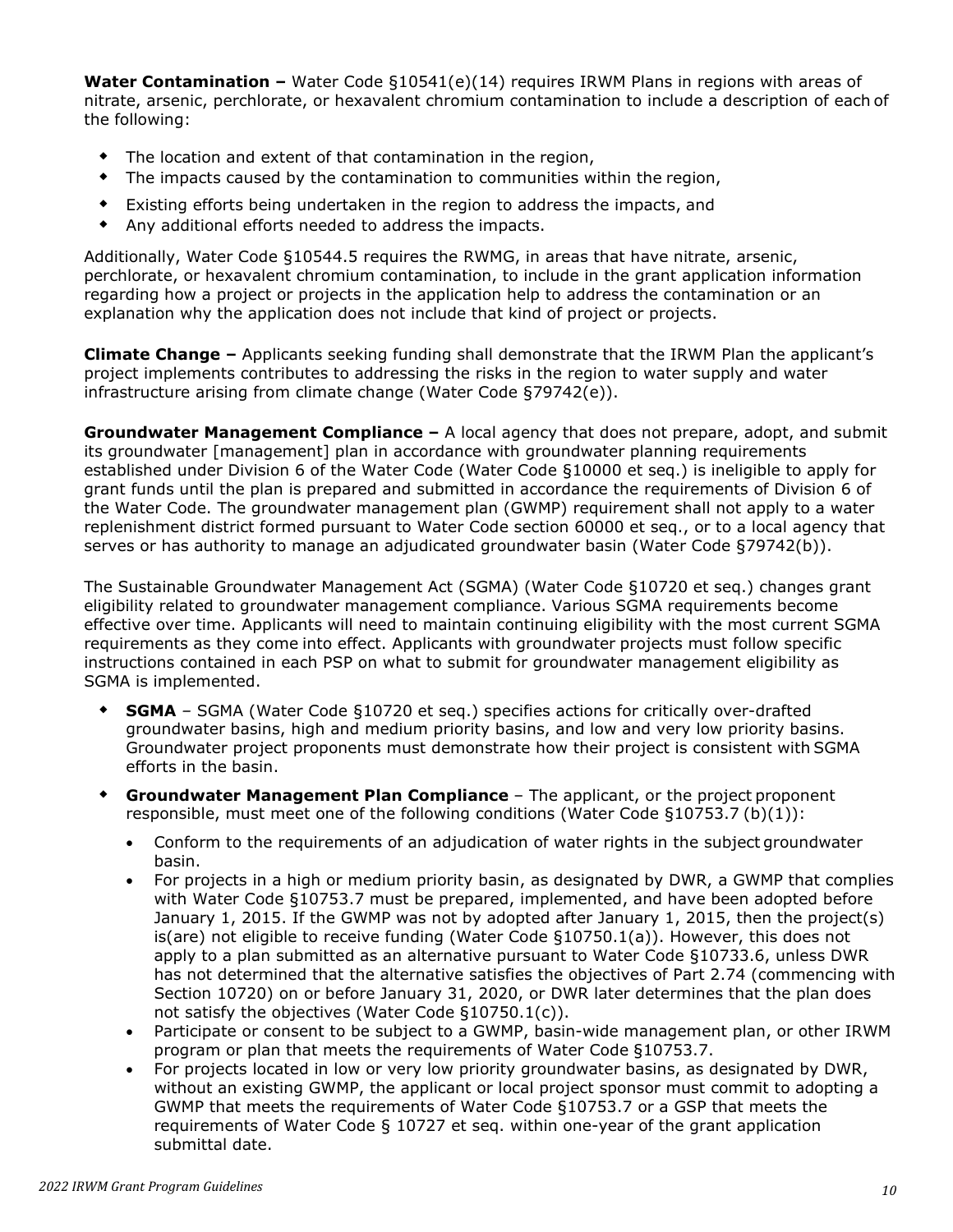**California Statewide Groundwater Elevation Monitoring (CASGEM) Compliance** *–* Water Code §10920 et seq. establishes a groundwater monitoring program designed to monitor and report groundwater elevations in all or part of a basin or sub-basin. Information on the requirements of the CASGEM Program can be found at the link listed in Appendix A. DWR has established high, medium, low, and very low priority groundwater basins, as well as CASGEM monitoring entities. For those high and medium priority basins that do not have a CASGEM monitoring entity, a grant applicant and/or Local Project Sponsor that match the list of potential monitoring entities identified in Water Code §10927, along with counties whose jurisdictions include unmonitored high and medium priority basins, will not be eligible for grant funding pursuant to Water Code §10933.7(a). Consistent with Water Code §10933.7(b), if the entire service area of the grant applicant or the individual project proponent is demonstrated to be a DAC, as defined in Appendix B, the project will be considered eligible for grant funding notwithstanding CASGEM compliance.

**Stormwater Resource Plans –** Water Code §10563(c) requires the development of a stormwater resource plan and compliance with these provisions to receive grants for stormwater and dry weather runoff capture projects. This requirement does not apply to DACs with a population of 20,000 or less and that is not a co-permittee for a municipal separate stormwater system national pollutant discharge elimination system permit issued to a municipality with a population greater than 20,000 (Water Code  $§$  10563(c)).

**Urban and Agricultural Water Suppliers Compliance –** To be eligible for grant funding under this program:

- Urban water suppliers (UWS) must have a current Urban Water Management Plan that has been reviewed by DWR and found to have addressed the requirements of the Urban Water Management Planning Act (Water Code Division 6, Part 2.6, §10610 et seq.).
- UWS must comply with the State Water Resources Control Board's Water Conservation and Production Reporting requirement. Reports are due on the 28th of each month and can be filed using the reporting tool at [https://drinc.ca.gov/Drinc/MonitoringReportInfo.aspx.](https://gcc02.safelinks.protection.outlook.com/?url=https%3A%2F%2Fdrinc.ca.gov%2FDrinc%2FMonitoringReportInfo.aspx&data=04%7C01%7C%7C2dd49d72da2a4a849e5108d98204432a%7Cb71d56524b834257afcd7fd177884564%7C0%7C0%7C637683777088142775%7CUnknown%7CTWFpbGZsb3d8eyJWIjoiMC4wLjAwMDAiLCJQIjoiV2luMzIiLCJBTiI6Ik1haWwiLCJXVCI6Mn0%3D%7C1000&sdata=pu1URg7PkEc7Y2Dxna6RjOiyOwdIPOCsfbOh53KFdiU%3D&reserved=0)
- Agricultural water suppliers must have a current Agricultural Water Management Plan that has been reviewed by DWR and found to have addressed the requirements of the Agricultural Water Management Planning Act (Water Code Division 6, Part 2.8, § 10800 et seq.).
- Agricultural and urban water suppliers must comply with the conservation and water use efficiency measures of Water Code, Division 6, Part 2.55 (Water Code §10608 et seq.), Sustainable Water Use and Demand Reduction, and associated regulations.

**Water Metering Compliance –** Any urban water supplier applying for State grant funds for wastewater treatment projects, water use efficiency projects, drinking water treatment projects, or for a permit for a new or expanded water supply, shall demonstrate that they meet the water meter requirements in Water Code §525 et seq.

**Surface Water Diversion Reporting Compliance –** A diverter of surface water is not eligible for a water grant or loan awarded or administered by the State unless it complies with surface water diversion reporting requirements outlined in Water Code, Division 2, Part 5.1 (Water Code §5100 et seq.).

**Open and Transparent Water Data –** Recipients of state funds through grants or contracts for research or projects relating to the improvement of water or ecological data shall, as a condition of the receipt of a grant or contract, adhere to the protocols developed pursuant to subdivision (a) for data sharing, transparency, documentation, and quality control (Water Code §12406(b)).

## <span id="page-11-0"></span>**C. Eligible Project Types**

Subject to regional priorities, proposals may include, but are not limited to, the following project types (Water Code §79743(a - j)):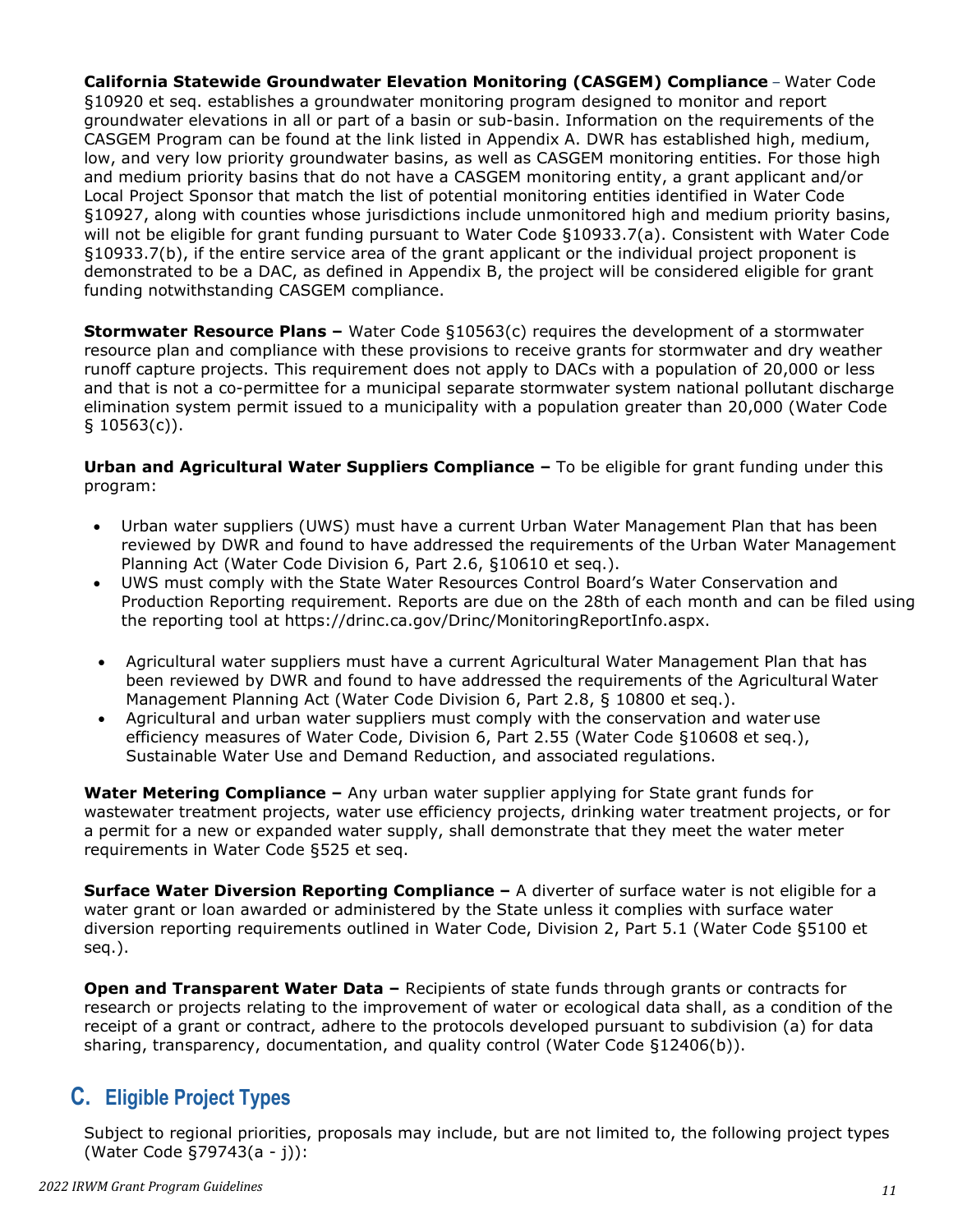- Water reuse and recycling for non-potable reuse and direct and indirect potable reuse
- Water-use efficiency and water conservation
- Local and regional surface and underground water storage, including groundwater aquifer cleanup or recharge projects
- Regional water conveyance facilities that improve integration of separate water systems
- Watershed protection, restoration, and management projects, including projects that reduce the risk of wildfire or improve water supply reliability
- Stormwater resource management, including, but not limited to, the following:
	- Projects to reduce, manage, treat, or capture rainwater or stormwater
	- Projects that provide multiple benefits such as water quality, water supply, flood control, or open space
	- Decision support tools that evaluate the benefits and costs of multi-benefit stormwater projects
	- Projects to implement a stormwater resource plan developed in accordance with Part 2.3 (commencing with Section 10560) of Division 6 including Water Code §10562(b)(7)
- Conjunctive use of surface and groundwater storage facilities
- Water desalination projects
- Decision support tools to model regional water management strategies to account for climate change and other changes in regional demand and supply projections
- Improvement of water quality, including drinking water treatment and distribution, groundwater and aquifer remediation, matching water quality to water use, wastewater treatment, water pollution prevention, and management of urban and agricultural runoff
- Regional projects or programs as defined by the IRWM Planning Act (Water Code §10537), see Appendix B

Eligible proposals must do the following (these requirements may be applied at the project level depending on the applicable PSP):

- Advance the purpose of Proposition 1 Chapter 7, Regional Water Security, Climate, and Drought Preparedness (Water Code §79707(c) and §79740) which are, as follows:
	- Assist water infrastructure systems adaption to climate change
	- Provide incentives for water agencies throughout each watershed to collaborate in managing the region's water resources and setting regional priorities for water infrastructure
	- Improve regional water self-reliance, while reducing reliance on the Sacramento-San Joaquin Delta.

Eligible projects must:

- Be consistent with Water Code Division 7 (Water Code §13000 et seq.) and Section 13100 of the Government Code (Infrastructure Plan) (Water Code §79707(h))
- Promote State planning priorities and sustainable community strategies, consistent with Government Code §65041.1 and §65080 (Water Code §79707(i))
- Wherever possible, preserve California's working agricultural and forested landscapes (Water Code §79707(j))
- Result in public benefits that address the most critical statewide needs and priorities for public funding (Water Code §79707(a))
- Be included in a Stormwater Resource Plan that has been incorporated into an IRWM plan, unless exempt per Water Code §10563(c)(2)(B). (Applies only to stormwater and dry weather runoff capture projects.)
- Be supported by the local Groundwater Sustainability Agency. (Applies only to projects that affect Groundwater levels.)

Proposition 1 funds cannot be used for the following actions:

- Any project that could adversely impact a wild and scenic river or any river afforded protection under the California or Federal Wild and Scenic Rivers Act (Water Code §79711(e))
- Acquisition of land through eminent domain (Water Code §79711(g))
- Design, construction, operation, mitigation, or maintenance of Delta conveyance facilities (Water Code §79710(a))
- Acquisition of water except for projects that will provide fisheries or ecosystem benefits or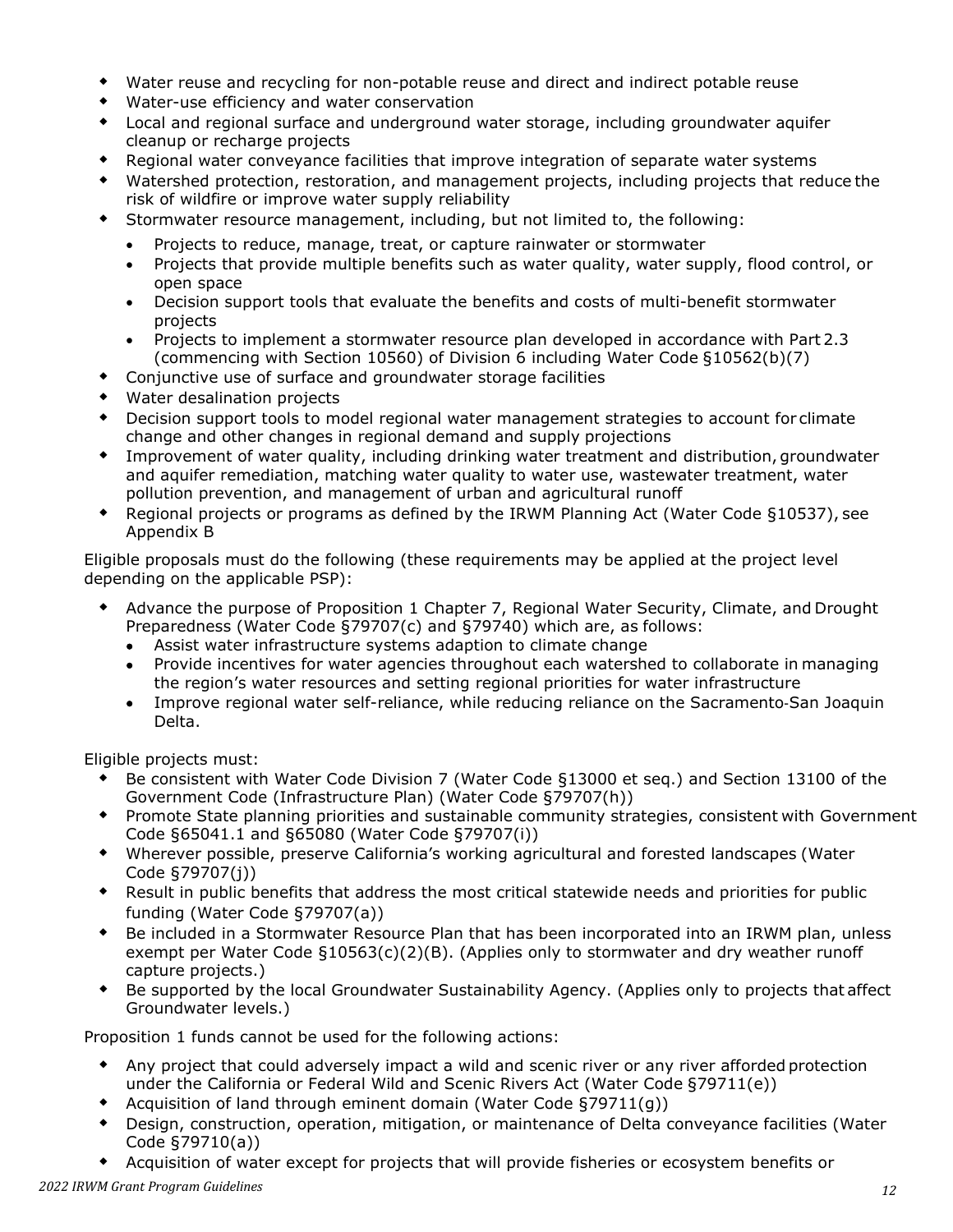improvements that are greater than required applicable environmental mitigation measures or compliance obligations in effect at the time the funds are made available. Such funds shall not be credited to any measures or obligations, except for any water transfers for the benefit of §3406(d) of the Central Valley Project Improvement Act (Title 34 of Public Law 102-575) (Water Code §79709(c)).

The PSP for a specific solicitation may also provide clarifications on the specific project eligibility requirements.

## <span id="page-13-0"></span>**III. GENERAL PROGRAM REQUIREMENTS**

### <span id="page-13-1"></span>**A. Conflict of Interest**

All participants are subject to State and federal conflict of interest laws. Failure to comply with these laws, including business and financial disclosure provisions, will result in the application being rejected and any subsequent grant agreement being declared void. Other legal action may also be taken. Before submitting an application, applicants are urged to seek legal counsel regarding conflict-ofinterest requirements. Applicable statutes include, but are not limited to, Government Code §1090 and Public Resources Code §10410 and §10411.

### <span id="page-13-2"></span>**B. Confidentiality**

Once the application has been submitted to DWR, any privacy rights, as well as other confidentiality protections afforded by law with respect to the application package will be waived.

### <span id="page-13-3"></span>**C. Labor Code Compliance**

Grant recipients are bound by all the provisions of the Labor Code regarding prevailing wages and shall monitor all contracts subject to reimbursement from this Agreement to assure that the prevailing wage provisions of the Labor Code are being met. The applicant must comply with all applicable laws when it hires private consultants to implement its project partially or fully.

Tribal governments may have other labor compliance requirements or obligations depending on their federally recognized or non-federally recognized status; Tribes are encouraged to consult their legal counsel and the Department of Industrial Relations (DIR) to determine their specific labor compliance obligations.

For additional information on Labor Code compliance, please refer to the DIR link listed in Appendix A. Before submitting an application, applicants are urged to seek legal counsel regarding California Labor Code compliance. DWR will not advise applicants on Labor Code compliance.

## <span id="page-13-4"></span>**D. CEQA Compliance**

Activities funded under the IRWM Grant Program regardless of funding source must comply with the California Environmental Quality Act (CEQA) (Public Resources Code §21000 et seq.). Public Resources Code §21080.3.1 requires the CEQA lead agency to consider project effects on Tribal cultural resources and to conduct consultation with California Native American Tribes. Appendix C contains additional information on Tribal notification.

### <span id="page-13-5"></span>**E. Monitoring Requirements**

Water quality monitoring data shall be collected and reported to the SWRCB in a manner that is compatible and consistent with surface water monitoring data systems or groundwater monitoring data systems administered by the SWRCB (Water Code §79704). See Appendix A for web links to California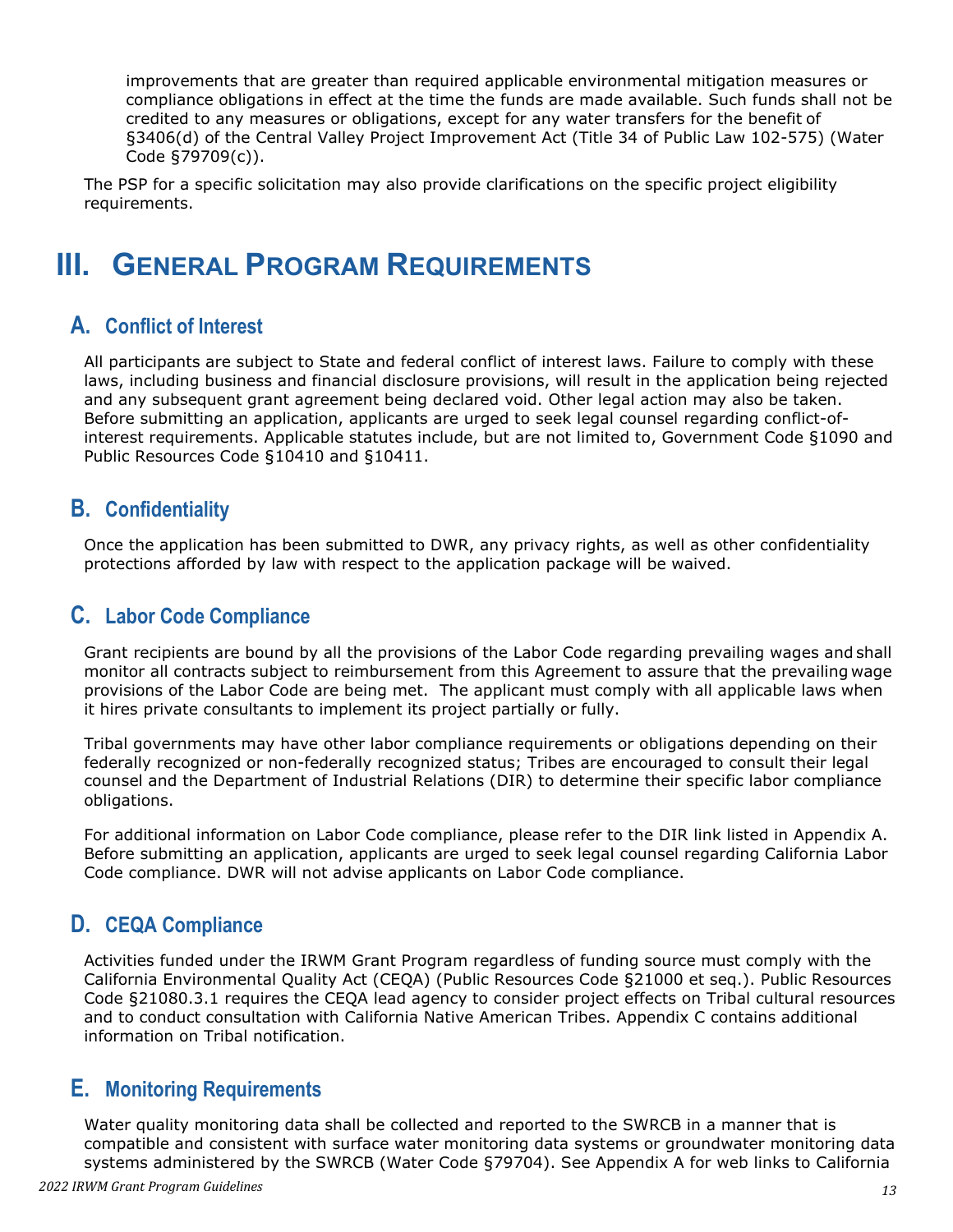Environmental Data Exchange Network and the Groundwater Ambient Monitoring and Assessment Program (Water Code §79704).

Projects that collect watershed monitoring data shall collect and report the data in a manner consistent with the Department of Conservation's statewide watershed monitoring program (Water Code §79704).

Water Code §10927 requires various entities, including local agencies that are managing all or part of a groundwater basin pursuant to Water Code §10750, to assume responsibilities for groundwater elevation monitoring and reporting, as required by Water Code §10920 et seq. Appendix A provides a link to the CASGEM program website which provides useful information on the CASGEM requirement.

### <span id="page-14-0"></span>**F. Signage or Acknowledgement of Credit**

To the extent practicable, a project supported by funds made available through this program will include signage or other relevant forms of acknowledgement informing the public that the project received funds from the Water Quality, Supply, and Infrastructure Improvement Act of 2014 (Water Code §79707(g)).

### <span id="page-14-1"></span>**G. Tribal Status**

The Department of Water Resources acknowledges federally recognized Tribes are protected by the doctrine of sovereign immunity. Further, the Department acknowledges that there are several types of Tribal land ownership, such as the following:

- 1. Land that is owned by or subject to an ownership of possessory interest of the Tribe;
- 2. Land that is "Indian Lands" of the Tribe, as that term is defined by 25 U.S.C. section 81(a)(1); or
- 3. Land that is owned by a tribal entity, or Tribe, within the external border of such Indian lands

If a Tribe is awarded grant funding, DWR will consult with the Tribe on a government-togovernment basis prior to the execution of a grant agreement.

### <span id="page-14-2"></span>**H. California Conservation Corps**

Pursuant to Water Code §79714(c) grantees are encouraged to utilize the California Conservation Corps to implement projects funded under this program, where feasible.

#### <span id="page-14-3"></span>**I. Competitive Bidding and Procurement**

All contracts with other entities for the acquisition of goods, services, and construction of public works with funds provided by the State to grantees and LPSs must be in writing and shall comply with all applicable laws and regulations regarding the securing of competitive bids and undertaking competitive negotiations. If a grantee or LPS does not have a written policy to award contracts through a competitive bidding or sole source process, Department of General Services' State Contracting Manual rules must be followed and are available at:

https://www.dgs.ca.gov/OLS/Resources/Page-Content/Office-of-Legal-Services-Resources-List-Folder/State-Contracting. Applicants with questions regarding competitive bidding requirements should be directed to their counsel. DWR will not advise applicants on competitive bidding requirements.

## <span id="page-14-4"></span>**IV. PROPOSAL SELECTION AND AWARD PROCESS**

This section describes the proposal selection and award process for the Implementation Grant Program.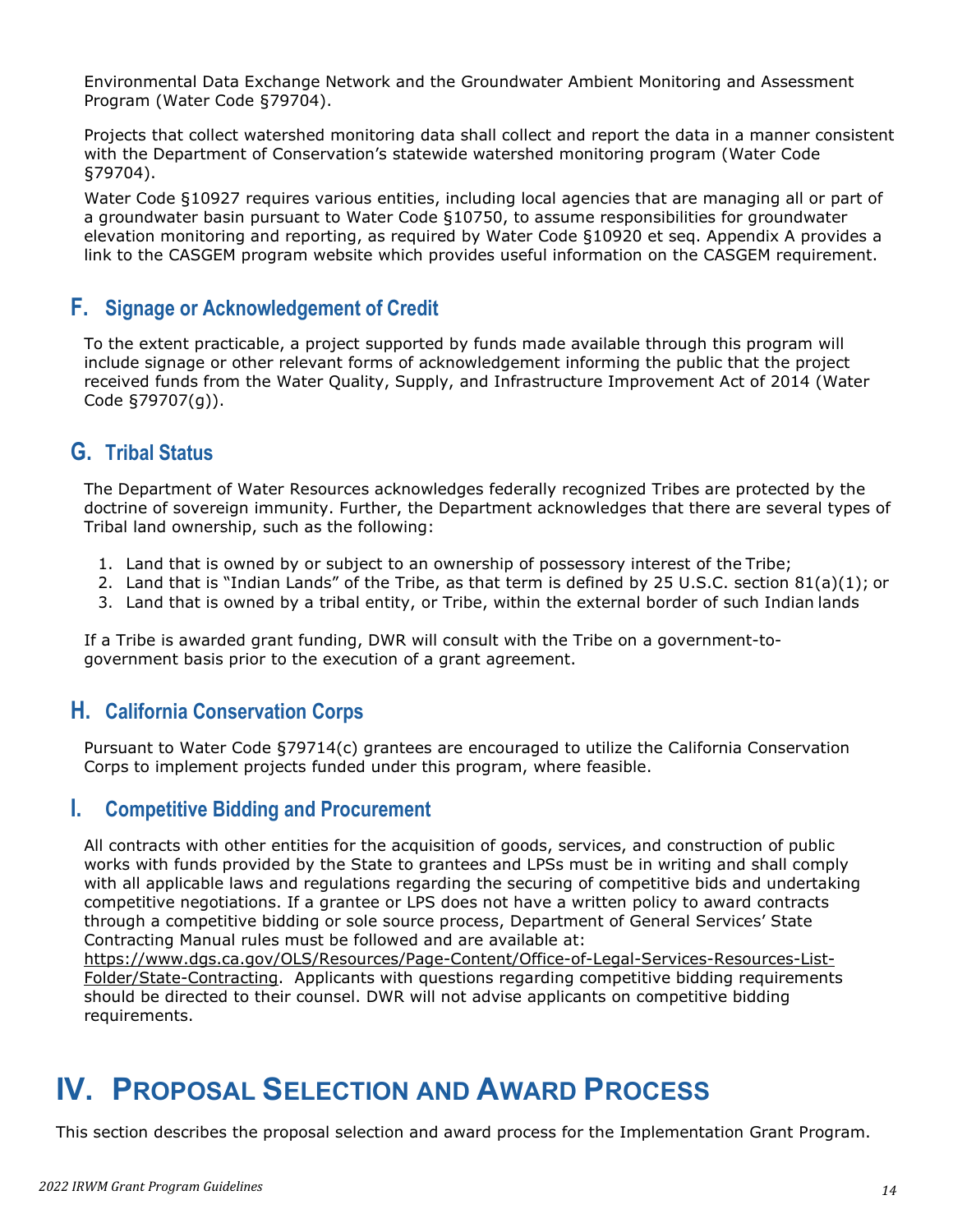### <span id="page-15-0"></span>**A. Application Submittal and Review**

The PSPs provide detailed instructions on the mechanics of submitting applications and specific information on submittal requirements. PSPs will be made available on the DWR website listed in the Foreword. A notice will be emailed to all interested parties on the IRWM Grant Program mailing list and posted on the website listed in the Foreword.

Submission of applications will be through DWR's Grant Review and Tracking System (GRanTS). Applicants will be required to submit a new application for each Solicitation.

Each application will be evaluated for completeness and eligibility, in accordance with the PSP. Applications deemed incomplete and/or ineligible may not be evaluated.

All complete and eligible applications will be reviewed and evaluated by DWR based on the criteria and process described in the individual PSPs. DWR may request technical review services from the SWRCB or other agencies, based on technical elements of the proposals.

### <span id="page-15-1"></span>**B. Applicant Assistance Workshops**

Informational workshops may be conducted to address applicant questions and to provide general assistance to applicants preparing applications. The dates of the workshops will be provided via the IRWM Grant Program website, email distribution list, and news release(s). In addition to these informational workshops, applicants are encouraged to contact DWR staff with any questions regarding the IRWM Grant Program at (916) 651-9613 or by e-mail at [DWR\\_IRWM@water.ca.gov.](mailto:DWR_IRWM@water.ca.gov)

### <span id="page-15-2"></span>**C. Applicant Notification and Public Meeting**

The recommended funding list may be posted on DWR's website for a minimum of 15 calendar days and may be presented at a public meeting held by DWR to solicit public comments on the proposed funding recommendations.

### <span id="page-15-3"></span>**D. Final Awards**

Based on the application evaluations, and the recommendation of the selection panel, DWR's Director will approve the release of the grant Final Awards. Final Awards will be posted on DWR's website and announced by e-mail. Following approval by the Director, the selected grant recipients will receive award notification letters officially notifying them of their selection, the grant amount, and associated conditions and requirements.

### <span id="page-15-4"></span>**E. Grant Agreement Execution**

Following award notification, DWR will execute a grant agreement with the grant recipient. Grant agreements are not executed until signed by the authorized representative of the grant recipient and DWR. The grantee will correspond directly with DWR and then distribute funding to the Local Project Sponsors that are responsible for implementation of the component projects.

DWR may require the CEQA process to be complete for any or all projects (if applicable) at the time of application or anytime thereafter as specified by DWR in the individual PSP. If applicable, the Grantee must demonstrate that it has a plan to comply with all applicable requirements of CEQA and the National Environmental Policy Act (NEPA) and a schedule that outlines when the appropriate environmental documents will be completed. Each project with work subject to CEQA shall not proceed until documents that satisfy the CEQA process are received by DWR and DWR has completed its CEQA compliance review. Work that is subject to a CEQA document shall not proceed until and unless approved by DWR. Such approval is fully discretionary and shall constitute a condition precedent to any work for which it is required. Once CEQA documentation has been completed, DWR will consider the environmental documents and decide whether to continue to fund the project or to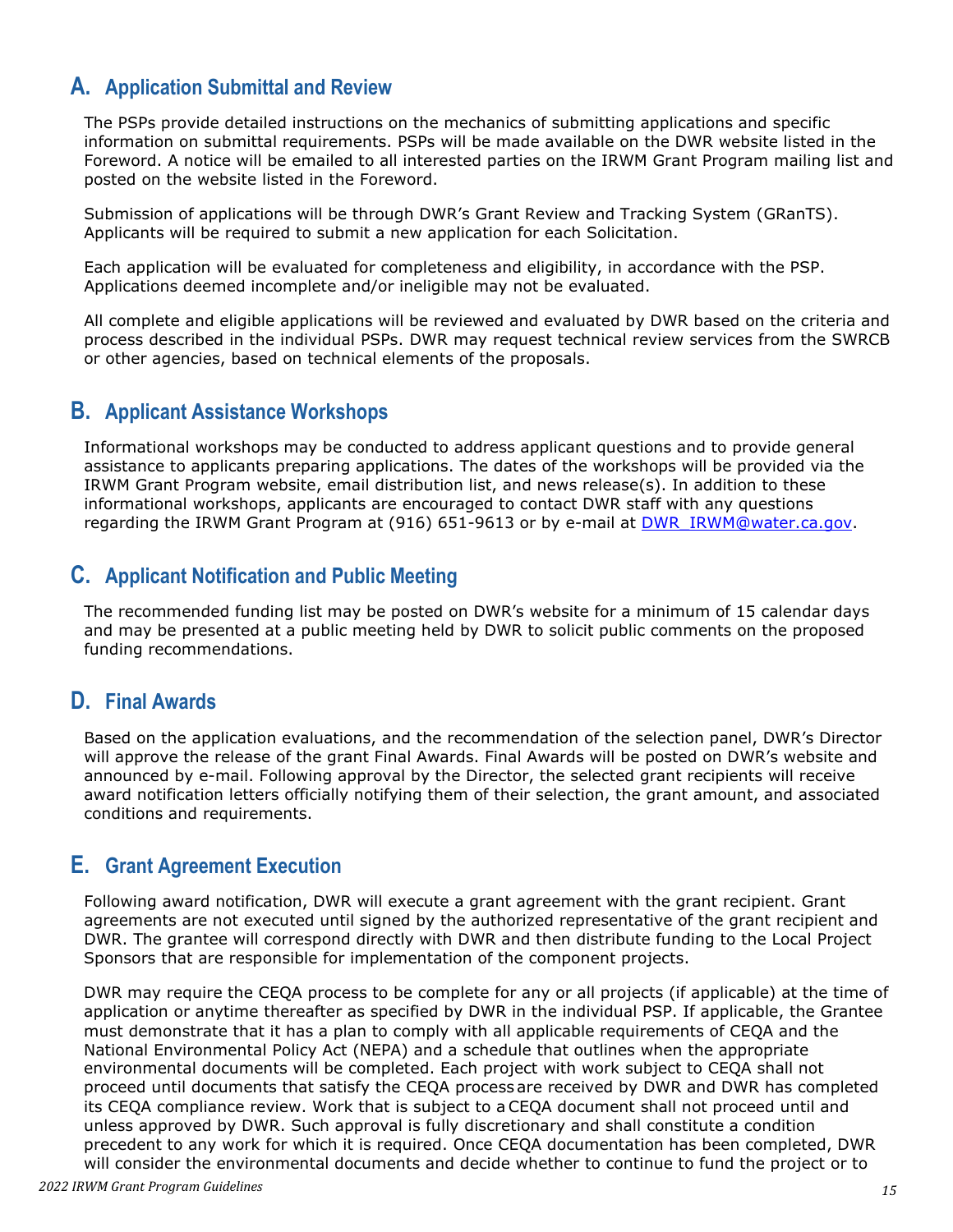require changes, alterations, or other mitigation.

As part of the grant agreement, grant recipients and associated Local Project Sponsors will be required to provide information regarding their projects for Bond Accountability reporting. The Grantee may be required to provide audited financial statements for each agency or organization proposed to receive grant funding.

Applicants are **strongly encouraged** to review existing agreement templates for an understanding of responsibilities for the grant recipient and Local Project Sponsors prior to submitting an application. Appendix D provides a summary of the minimum documents/records that will need to be maintained for State auditing purposes.

### <span id="page-16-0"></span>**F. Eligible Costs and Payment**

Costs incurred by grant recipients must meet the "reimbursable costs" definition contained in Appendix B to be eligible to be considered for grant share. Costs incurred by grant recipients must meet the "local cost share" definition in Appendix B to be eligible to be considered for local cost share. Additionally, these costs must be incurred between the effective dates listed in the PSP and termination date of the grant agreement. Refer to the PSP for additional guidance regarding travel costs.

#### **Reimbursement**

DWR's standard method of payment is reimbursement in arrears. Funds are dispersed after DWR approves the submittal of the DWR invoice form and required back-up documentation by the Grantee.

#### **Advanced Payment**

Water Code §10551 authorizes advanced payment by DWR for certain grant-funded projects that are included in an IRWM Plan. See the PSP for information on Advanced Payment.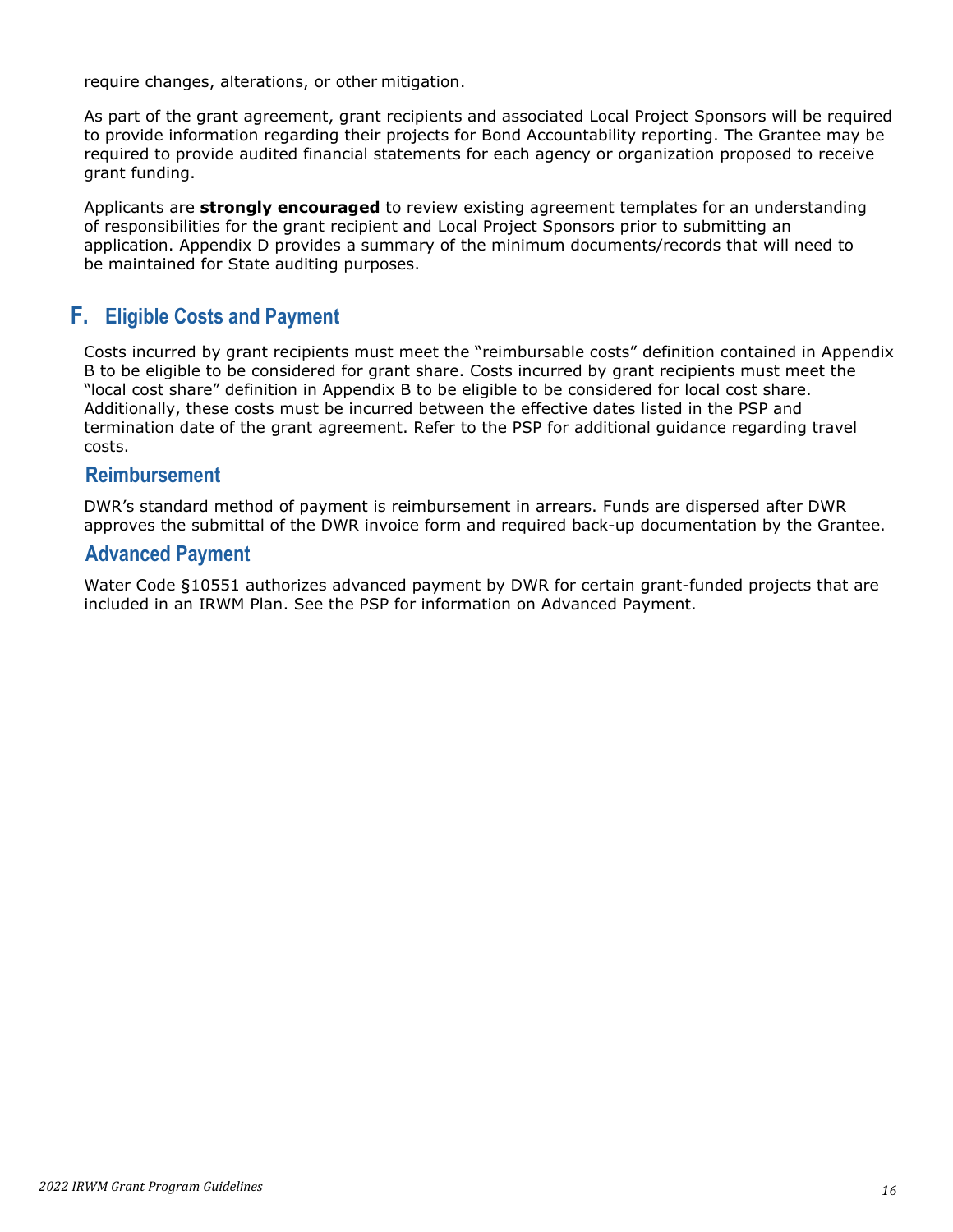## <span id="page-17-0"></span>**APPENDIX A – USEFUL WEB LINKS**

| <b>DWR</b>                                                   |                                                                                                                           |
|--------------------------------------------------------------|---------------------------------------------------------------------------------------------------------------------------|
| Homepage:                                                    | http://www.water.ca.gov/                                                                                                  |
| IRWM Grant Program:                                          | https://water.ca.gov/Work-With-Us/Grants-And-Loans/IRWM-Grant-<br>Programs                                                |
| Financial Assistance Programs:                               | https://water.ca.gov/Work-With-Us/Grants-And-Loans                                                                        |
|                                                              | DAC and EDA Mapping Tools and Data: https://water.ca.gov/Work-With-Us/Grants-And-Loans/Mapping-Tools                      |
| 2016 IRWM Plan Update Status;<br>Plan Standards Review Tool: | https://water.ca.gov/Work-With-Us/Grants-And-Loans/IRWM-Grant-<br>Programs/Plan-Review-Process                            |
| California Water Resilience Portfolio:                       | https://resources.ca.gov/Initiatives/Building-Water-<br>Resilience/portfolio                                              |
| Water Use and Efficiency Branch:                             | https://water.ca.gov/Programs/Water-Use-And-Efficiency                                                                    |
| Urban Water Management Plans:                                | https://water.ca.gov/Programs/Water-Use-And-Efficiency/Urban-Water-<br>Use-Efficiency/Urban-Water-Management-Plans        |
| Agricultural Water Management Plans:                         | https://water.ca.gov/Programs/Water-Use-And-Efficiency/Agricultural-<br><b>Water-Use-Efficiency</b>                       |
| General Groundwater Management:<br>Climate Change Website:   | https://water.ca.gov/Programs/Groundwater-Management<br>https://water.ca.gov/Programs/All-Programs/Climate-Change-Program |
| SGMA website:                                                | https://water.ca.gov/Programs/Groundwater-Management/SGMA-<br>Groundwater-Management                                      |
| CASGEM Program:                                              | https://water.ca.gov/Programs/Groundwater-Management/Groundwater-                                                         |
|                                                              | Elevation-Monitoring--CASGEM                                                                                              |

| <b>SWRCB</b>                                       |                                                                                                                       |
|----------------------------------------------------|-----------------------------------------------------------------------------------------------------------------------|
| Homepage:                                          | http://www.waterboards.ca.gov                                                                                         |
| Stormwater Resource Plan Guidance:                 | http://www.waterboards.ca.gov/water_issues/programs/grants_loans/sw<br>gp/docs/prop1/swrp finalguidelines dec2015.pdf |
| California Environmental Data<br>Exchange Network: | http://www.ceden.org/                                                                                                 |
| Impaired Water Bodies:                             | https://www.waterboards.ca.gov/rwgcb5/water_issues/tmdl/impaired_wa<br>ters list/                                     |
| Groundwater Ambient Monitoring<br>and Assessment:  | http://www.swrcb.ca.gov/gama                                                                                          |

## **Regional Water Quality Control Plans (Basin Plans)**

[https://www.waterboards.ca.gov/plans\\_policies/](https://www.waterboards.ca.gov/plans_policies/)

## **CEQA**

California State Clearinghouse Handbook: [http://opr.ca.gov/docs/SCH\\_Handbook\\_2012.pdf](http://opr.ca.gov/docs/SCH_Handbook_2012.pdf)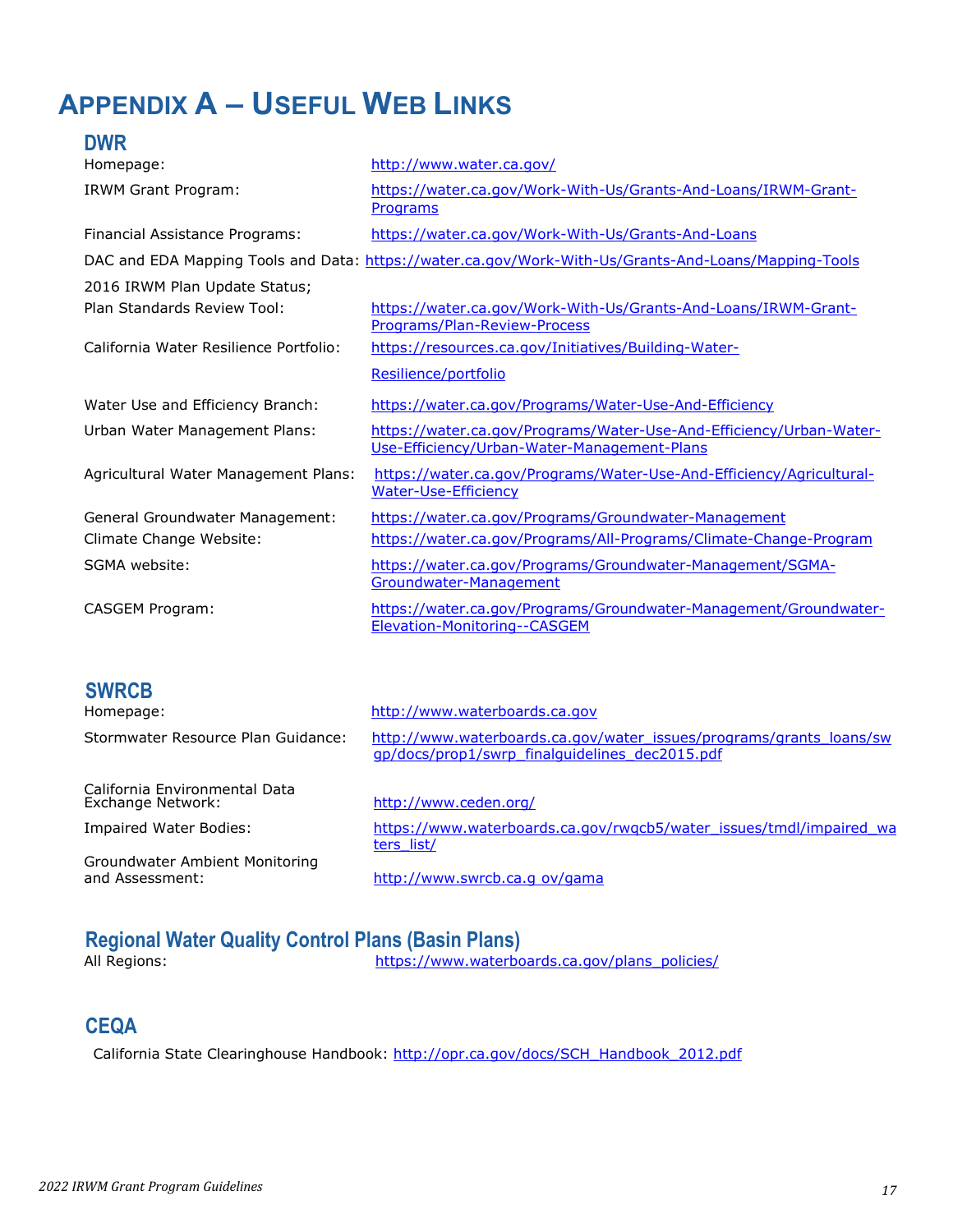#### **Climate Change Information**

| Climate Change Handbook:                                                | https://water.ca.gov/-/media/DWR-Website/Web-Pages/Work-With-<br>http://climate.calcommons.org/sites/default/files/basic/climate_chan<br>ge handbook regional water planning.pdf |
|-------------------------------------------------------------------------|----------------------------------------------------------------------------------------------------------------------------------------------------------------------------------|
| California Climate Change Portal:                                       | http://www.climatechange.ca.gov/                                                                                                                                                 |
| AB 32 Scoping Plan:<br>Sea Level Rise Guidance:                         | http://www.arb.ca.gov/cc/scopingplan/scopingplan.htm<br>http://www.opc.ca.gov/webmaster/ftp/pdf/agenda items/2018031<br>4/Item3 Exhibit-A OPC SLR Guidance-rd3.pdf               |
| Cal-Adapt:                                                              | http://cal-adapt.org/                                                                                                                                                            |
| <b>Department of Industrial Relations</b><br>Labor Compliance Programs: | http://www.dir.ca.gov/lcp.asp                                                                                                                                                    |

## DIR's Public Works Manual: <http://www.dir.ca.gov/dlse/PWManualCombined.pdf>

#### **Tribal Consultation STATE**

California Native American<br>Heritage Commission: Governor's Tribal Advisor Office: <http://tribalgovtaffairs.ca.gov/>

Office of Planning and Research Tribal & CEQA Resources: <https://opr.ca.gov/ceqa/tribal/>

#### TRIBAL

Rincon Band of Luiseño Indians Consultation Ordinance:

<http://www.nahc.ca.gov/>

Karuk Tribal Consultation Policy: [http://www.karuk.us/images/docs/hr-files/18-04-](http://www.karuk.us/images/docs/hr-files/18-04-05_consultation_policy_FINAL_clean.pdf) [05\\_consultation\\_policy\\_FINAL\\_clean.pdf](http://www.karuk.us/images/docs/hr-files/18-04-05_consultation_policy_FINAL_clean.pdf)

> [http://media.wix.com/ugd/db3091\\_ca0215dd0fe14939bf25c156c735](http://media.wix.com/ugd/db3091_ca0215dd0fe14939bf25c156c7354fc2.pdf) [4fc2.pdf](http://media.wix.com/ugd/db3091_ca0215dd0fe14939bf25c156c7354fc2.pdf)

#### FEDERAL

U.S. Fish & Wildlife Service Tribal<br>Consultation Handbook:

## **U.S. Census Bureau**

## **DAC Reports and Studies**

[http://www.fws.gov/carlsbad/TribalRelations/Tribal\\_Consultation\\_Han](http://www.fws.gov/carlsbad/TribalRelations/Tribal_Consultation_Han) [dbook\\_2013.pdf](http://www.fws.gov/carlsbad/TribalRelations/Tribal_Consultation_Handbook_2013.pdf)

#### [http://www.census.gov](http://www.census.gov/)

American Community Survey: <http://www.census.gov/acs>

[https://water.ca.gov/Work-With-Us/Grants-And-Loans/IRWM-Grant-](https://water.ca.gov/Work-With-Us/Grants-And-Loans/IRWM-Grant-Programs/Proposition-1/DAC-Involvement-Program)[Programs/Proposition-1/DAC-Involvement-Program](https://water.ca.gov/Work-With-Us/Grants-And-Loans/IRWM-Grant-Programs/Proposition-1/DAC-Involvement-Program) (See "RelatedPublications")

#### **Enhanced Infrastructure Financing Districts**

SB 628 Informational page: <http://abag.ca.gov/events/ga/2015/SB628.pdf>

### **Sierra Nevada Conservancy**

Watershed Improvement Program: [http://restorethesierra.org](http://restorethesierra.org/)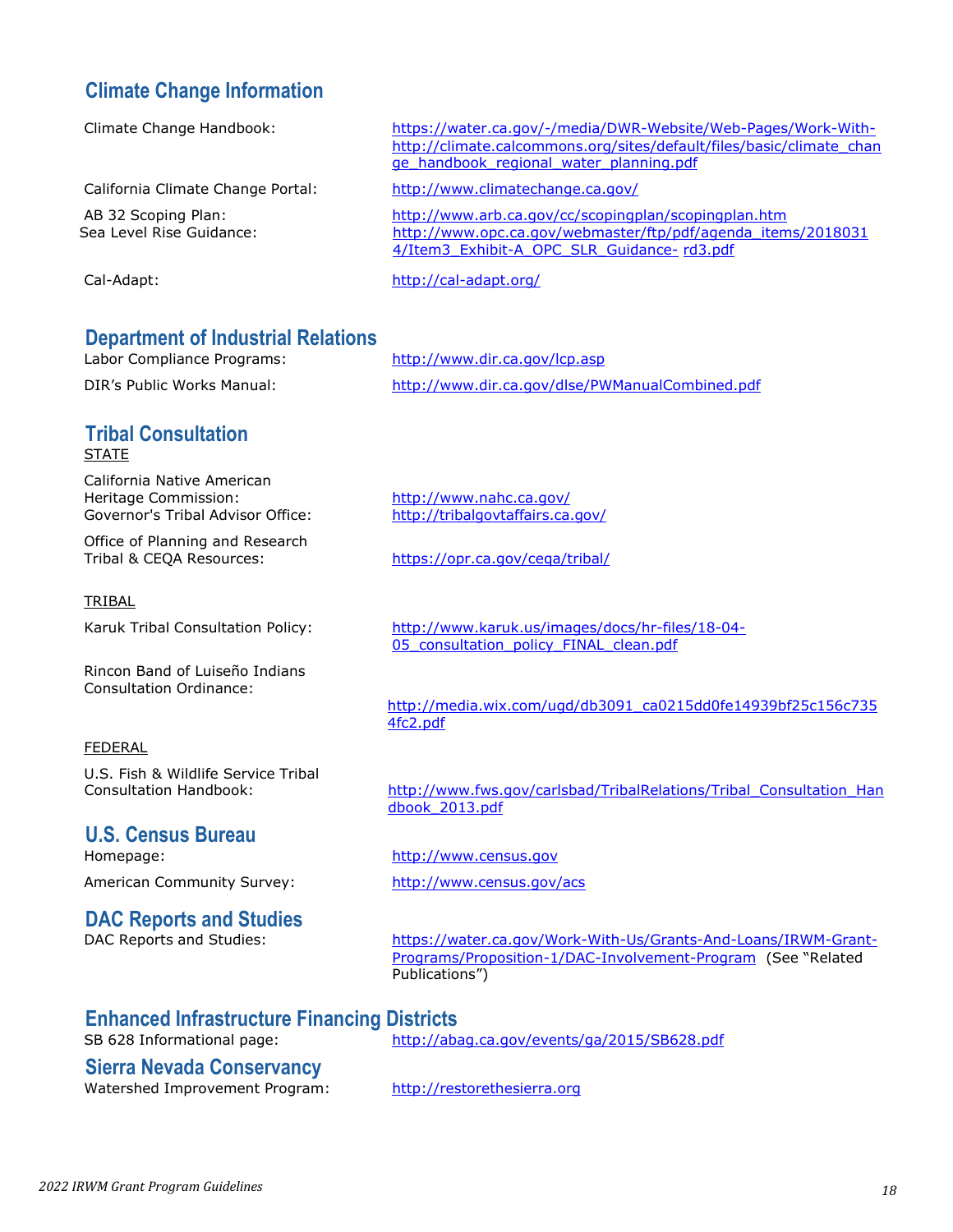## <span id="page-19-0"></span>**APPENDIX B – DEFINITIONS**

- **Acquisition –** obtaining an interest in real property including, easements, leases, water, water rights, or interest in water obtained for the purposes of instream flows and development rights.
- **Adopted IRWM Plan –** an IRWM Plan that has been formally accepted, as evidenced by a resolution or other written documentation by the governing bodies of each agency that is part of the RWMG responsible for the development of the Plan and have responsibility for implementation of the Plan. Adoption of an IRWM Plan must follow the notification process in Water Code §10543.
- **Advanced Payment –** is available for certain projects meeting the criteria specified in Water Code §10551. See Appendix G for more information. Advanced payment is only available for eligible reimbursable costs (see reimbursable costs definition below).
- **Agricultural Water Supplier –** a water supplier, either publicly or privately owned, that provides water to 10,000 or more irrigated acres, excluding the acreage that receives recycled water; also includes a supplier or contractor for water, regardless of the basis of right, that distributes or sells water for ultimate resale to customers (Water Code §10608.12(a)).
- **Applicant –** the entity that is formally submitting a grant application. This is the same entity that would enter into an agreement with the State should the grant application be funded. The grant applicant must be a public agency, non-profit organization, public utility, federally recognized Indian Tribe, state Indian Tribe listed on the Native American Heritage Commission's Tribal Consultation list, or a mutual water company (Water Code §79712(a-b)).
- **Application –** the electronic or hard copy submission to DWR that requests grant funding for a proposal that the applicant intends to implement.
- **Basin Plan –** also referred to as Regional Water Quality Control Plan, identifies: 1) beneficial uses to be protected; 2) water quality objectives for their reasonable protection of beneficial uses; and 3) a program of implementation for achieving the water quality objectives as established by the RWQCBs or SWRCB (Water Code §13050(j)).
- **Beneficial Uses –** the uses of streams, lakes, rivers, and other water bodies to humans and other life. Beneficial uses are outlined in a Regional Water Quality Control Plan (Basin Plan). (See also Water Code §13050(f).)
- **California Native American Tribe –** all Indigenous Communities of California, which are on the contact list maintained by the Native American Heritage Commission, including those that are federally non-recognized and federally recognized, and those with allotment lands, regardless of whether they own those lands. Additionally, because some water bodies and Tribal boundaries cross State borders, this term may include Indigenous Communities in Oregon, Nevada, and Arizona that are impacted by water in California.
- **Climate Resilience –** means the ability of an entity or system, including an individual, a community, an ecosystem, or a natural system, and its component parts, to absorb, accommodate, or recover from the effects of a climate event in a timely and efficient manner, including through ensuring the preservation, restoration, or improvement of its essential basic structures and functions. In the case of natural and working lands, climate resilience includes the preservation, restoration, or enhancement of the ability to sequester greenhouse gases.
- **Disadvantaged Community –** a community with an annual median household income that is less than 80 percent of the Statewide annual median household income (Water Code §79702(j) which refers to Water Code §79505.5).
- **Economically Distressed Area –** a municipality with a population of 20,000 persons or less, a rural county, or a reasonably isolated and divisible segment of a larger municipality where the segment of the population is 20,000 persons or less, with an annual median household income that is less than 85 percent of the statewide median household income, and with one or more of the following conditions as determined by the department: (1) financial hardship, (2) unemployment rate at least 2 percent higher than the statewide average, or (3) low population density. (Water Code §79702. (k)).

*19 2022 IRWM Grant Program Guidelines* **Eligible Involvement Activities –** activities that benefit DACs and meet the intended outcome(s) of the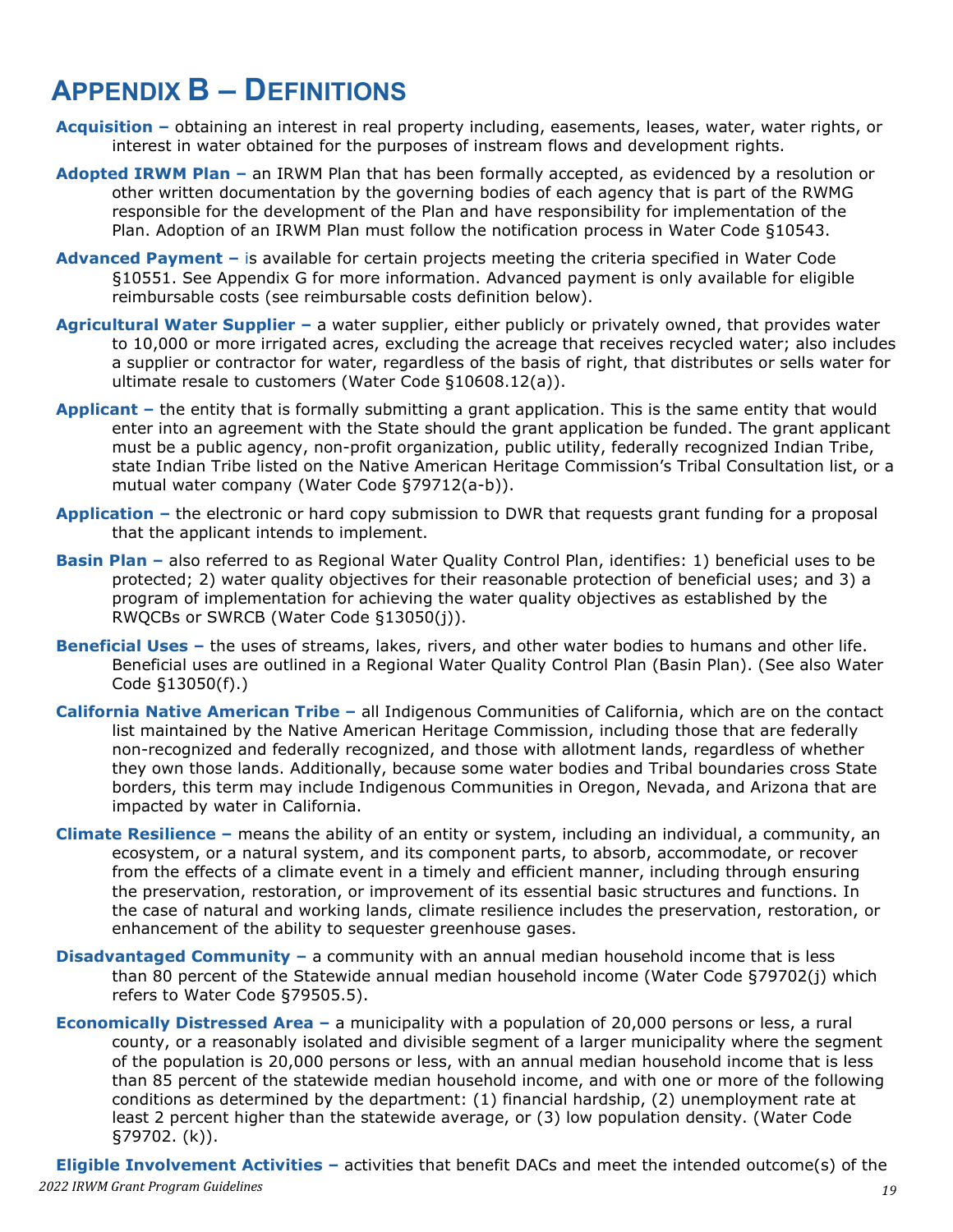DAC Involvement Program. Please reference the DAC Involvement Program RFP for additional information.

- **Environmental Justice –** the fair treatment of people of all races, cultures, and incomes with respectto the development, adoption, implementation, and enforcement of environmental laws, regulations, and policies (Government Code §65040.12(e)).
- **Grantee –** a grant recipient that is responsible for the administration of the grant agreement.
- **Grant Administration –** work or other activities performed by the Grantee or Local Project Sponsor including, but not limited to, activities associated with administering the grant, submitting progress reports, invoice processing, coordinating with DWR's Financial Assistance Branch, and other like work required for the successful execution, managing, processing, and closing of a Grant Agreement.
- **In-Kind Services –** work performed by the Grantee that furthers the scope of the grant, the cost of which is considered local cost share in-lieu of actual funds from the Grantee.
- **IRWM Plan –** a comprehensive plan for a defined geographic area, the specific development, content, and adoption of which shall satisfy requirements developed pursuant to this part. At a minimum, an Integrated Regional Water Management Plan describes the major water-related objectives and conflicts within a region, considers a broad variety of resource management strategies, identifies the appropriate mix of water demand and supply management alternatives, water quality protections, and environmental stewardship actions to provide long-term, reliable, and high-quality water supply and protect the environment, and identifies disadvantaged communities in the region and takes the water-related needs of those communities into consideration. (Water Code §10530 et seq., in particular §10534)
- **Local Cost Share –** non-State fund portion of cost share made available by the applicant to assist in financing a project which can include in-kind-services directly related to the scope of work presented in the grant proposal. Generally, local cost share expenses must meet reimbursable cost requirements (defined below).

Local cost share may also include costs associated with development of Proposition 1, IRWM Implementation grant applications and participation in required pre-application workshops for projects that ultimately receive Proposition 1 IRWM Implementation grant funding. State Revolving Funds and American Recovery and Reinvestment Act funds are not considered State funds and may be used as local cost share.

**Local Partner Sponsor –** the sponsor of an individual project contained within the grant agreement.

- **Long-term –** means for a period of not less than 20 years.
- **Mutual Water Company –** a private corporation or association organized for the purposes of delivering water to its stockholders and members at cost, including use of works for conserving, treating, and reclaiming water (Public Utilities Code §2725-2729).
- **Natural Infrastructure -** "Natural infrastructure" means a network of ecological areas, man-made systems, or practices that use or mimic natural processes to benefit people or wildlife. "Natural infrastructure" reduces vulnerability to the impacts of climate change and includes, but is not limited to, permeable pavements, bioswales, wetlands, floodplains, forests, urban forests, beaches, dunes, tidal marshes, reefs, seagrass, parks, rain gardens, and engineered systems, such as levees, that are combined with restored natural systems, to provide a wide array of benefits to people or wildlife.
- **Non-profit Organization –** any non-profit corporation qualified to do business in California and qualified under United States Code, title 26, §501(c)(3). (Water Code §79702(p))
- **Physical Benefits** –measures of project accomplishments (expressed as numeric targets) such as amount of water supply, change in water quality, area, and types of properties protected by flood control features, habitat measured in acreage or flow, energy production or savings, recreation facilities, etc.
- *20 2022 IRWM Grant Program Guidelines* **Program Preferences –** components of a proposal that the State will give preference to, as defined in Water Code §79707 and §79742.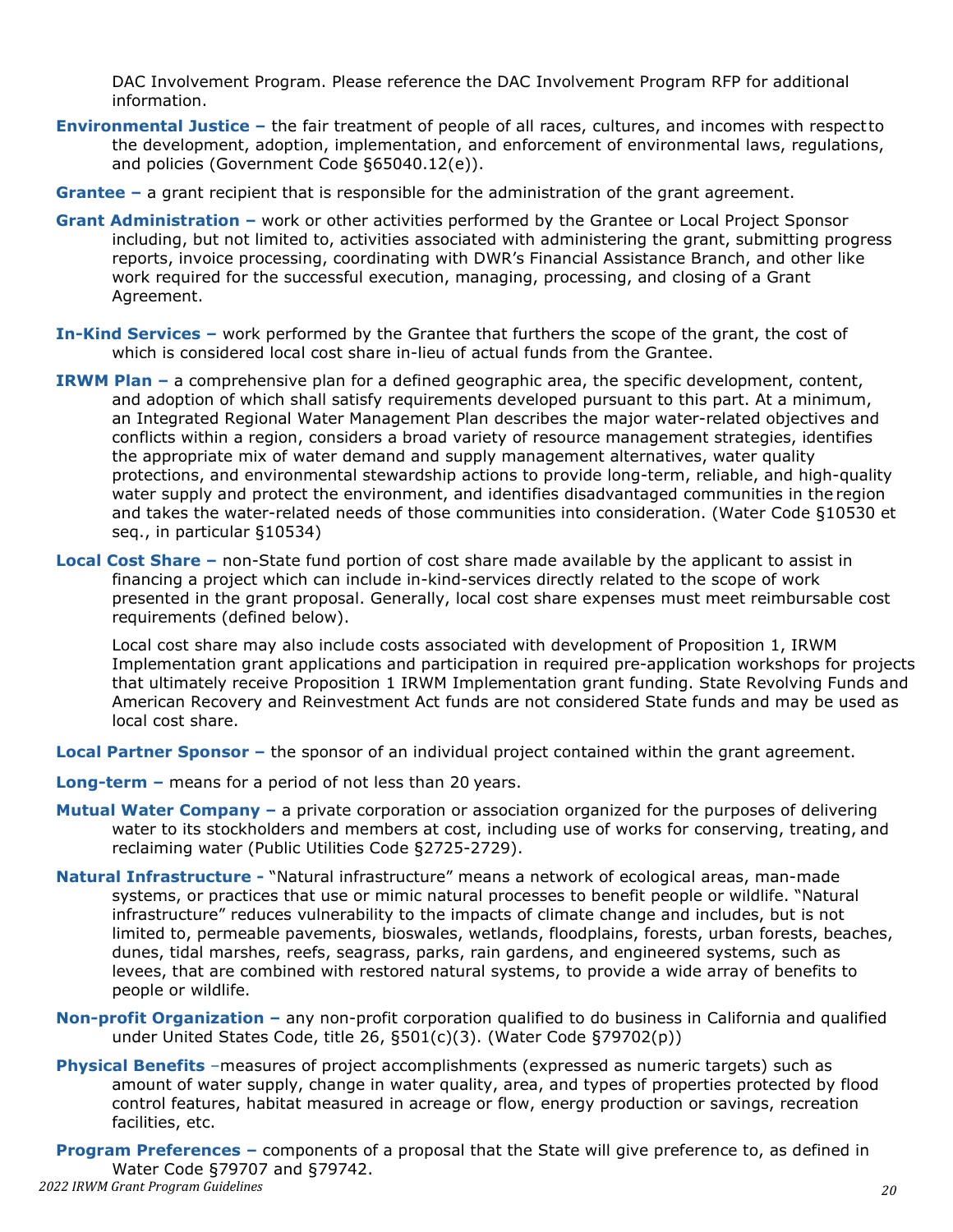**Proposal –** the suite of projects that is submitted in an IRWM implementation grant application.

- **Proposition 1** "Water Quality, Supply, and Infrastructure Improvement Act of 2014" passed by California voters on November 4, 2014, and as set forth in Division 26.7 of the Water Code.
- **Public Agency** any state agency or department, special district, joint powers authority, city, county, city and county, or other political subdivision of the State. (Water Code §79702(s))
- **Public Utility** as defined in Public Utilities Code §216.
- **Regional Project or Program** projects or programs identified in an IRWM Plan that accomplish any of the following (Water Code §10537):
	- a. Reduce water demand through agricultural and urban water use efficiency.
	- b. Increase water supplies for any beneficial use through the use of any of the following or other means:
		- 1. Groundwater storage and conjunctive water management
		- 2. Desalination
		- 3. Precipitation enhancement
		- 4. Water recycling
		- 5. Regional and local surface storage
		- 6. Water-use efficiency
		- 7. Stormwater management
	- c. Improve operational efficiency and water supply reliability, including conveyance facilities, system reoperation, and water transfers.
	- d. Improve water quality, including drinking water treatment and distribution, groundwater and aquifer remediation, matching water quality to water use, wastewater treatment, water pollution prevention, and management of urban and agricultural runoff.
	- e. Improve resource stewardship, including agricultural lands stewardship, ecosystem restoration, flood plain management, recharge area protection, urban land use management, groundwater management, water-dependent recreation, fishery restoration, including fish passage improvement, and watershed management.
	- f. Improve flood management through structural and nonstructural means, or by any other means.
- **Regional Water Management Group** or RWMG means a group in which three or more local agencies, at least two of which have a statutory authority over water supply or water management, as well as those persons who may be necessary for the development and implementation of an IRWM Plan that meets the requirements in Water Code §10540 and §10541.
- **Reimbursable Costs** costs that may be repaid by state grant. Reimbursable costs may include the reasonable costs of engineering, design, land and easement, legal fees, preparation of environmental documentation, environmental mitigation, and project implementation including directly related administrative costs.

Costs that are not reimbursable with grant funding include, but are not limited to:

- a. Costs for preparing and filing a grant application
- b. Operation and maintenance costs, including post construction project performance and monitoring costs
- c. Purchase of equipment not an integral part of the project
- d. Establishing a reserve fund
- e. Purchase of water supplies with the exception of Water Code §79709(c)
- f. Replacement of existing funding sources for ongoing programs
- g. Purchase of land in excess of the minimum required acreage necessary to operate as an integral part of the project, as set forth and detailed by engineering and feasibility studies or acquisition of land by eminent domain
- h. Mitigation for environmental impacts not resulting from implementation of the project funded by this program
- i. Federal and State taxes
- j. Indirect Costs, except those that are directly assignable to the grant (documented and proportionately assessed). Examples of Indirect Costs include but are not limited to: central service costs; general administration of the Grantee or Local Project Sponsors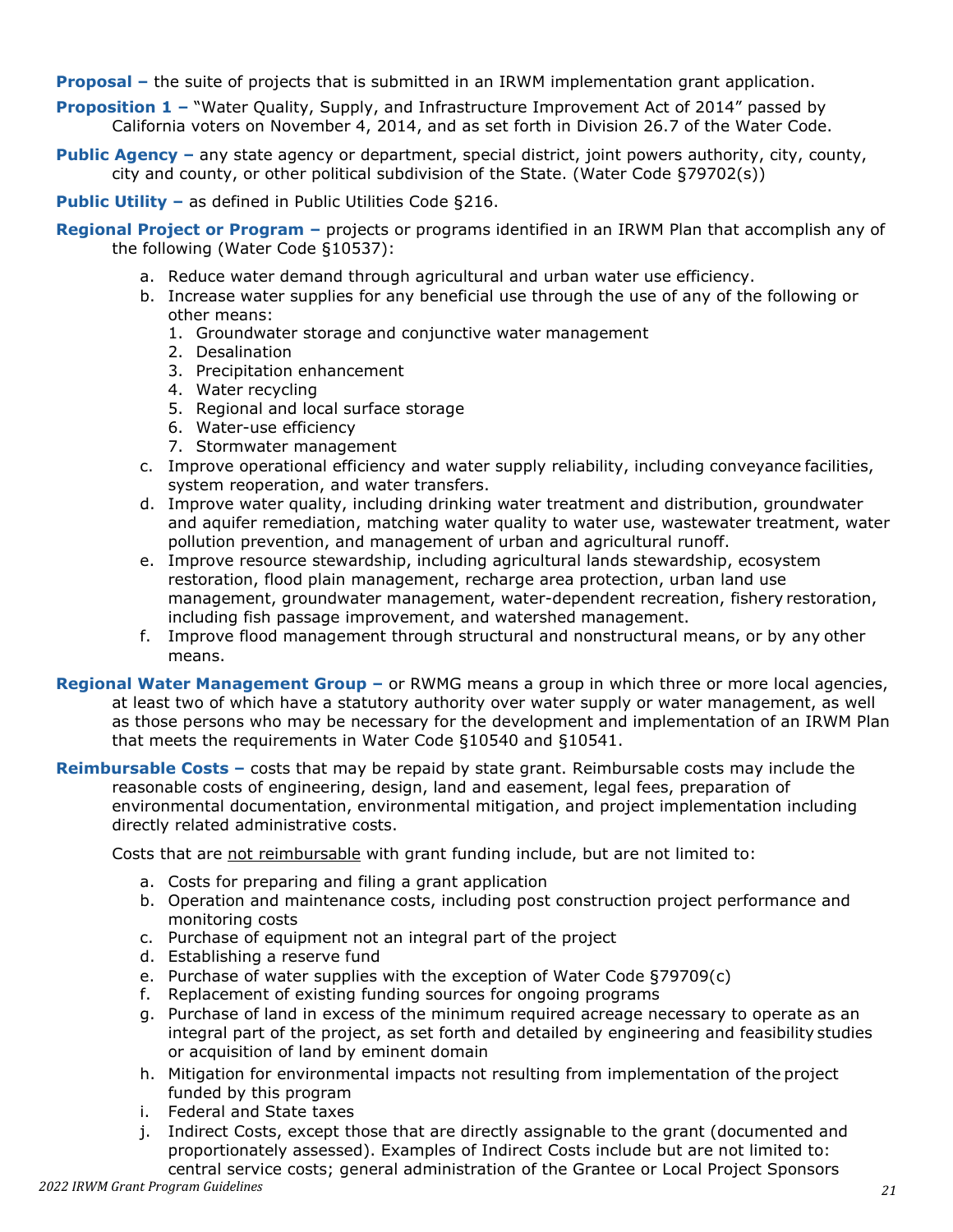(LPS); non-project-specific accounting and personnel services performed within the Grantee or LPS' organizations; depreciation or use allowances on buildings and equipment; the costs of operating and maintaining non-project-specific facilities; tuition; conference fees; and, generic overhead or markup.

This prohibition applies to the Grantee, LPSs, and any subcontract or sub-agreement for work completed pursuant to the funding agreement executed with the State.

**Scoring Criteria** – set of requirements used by DWR to evaluate a proposal for a given program or for funding.

- **Small Disadvantaged Community**  for the purposes of Water Code §10545, a small disadvantaged community shall mean a Disadvantaged Community (Water Code 79702(j)) that also has a yearlong population of no more than 10,000 persons.
- **Stakeholder**  an individual, group, coalition, agency, or others who are involved in, affected by, or have an interest in the implementation of a specific program or project.
- **Urban Water Supplier –** supplier, either publicly or privately owned, that provides water for municipal purposes, either directly or indirectly, to more than 3,000 customers or supplying more than 3,000 acre-feet of water annually (Water Code §10617).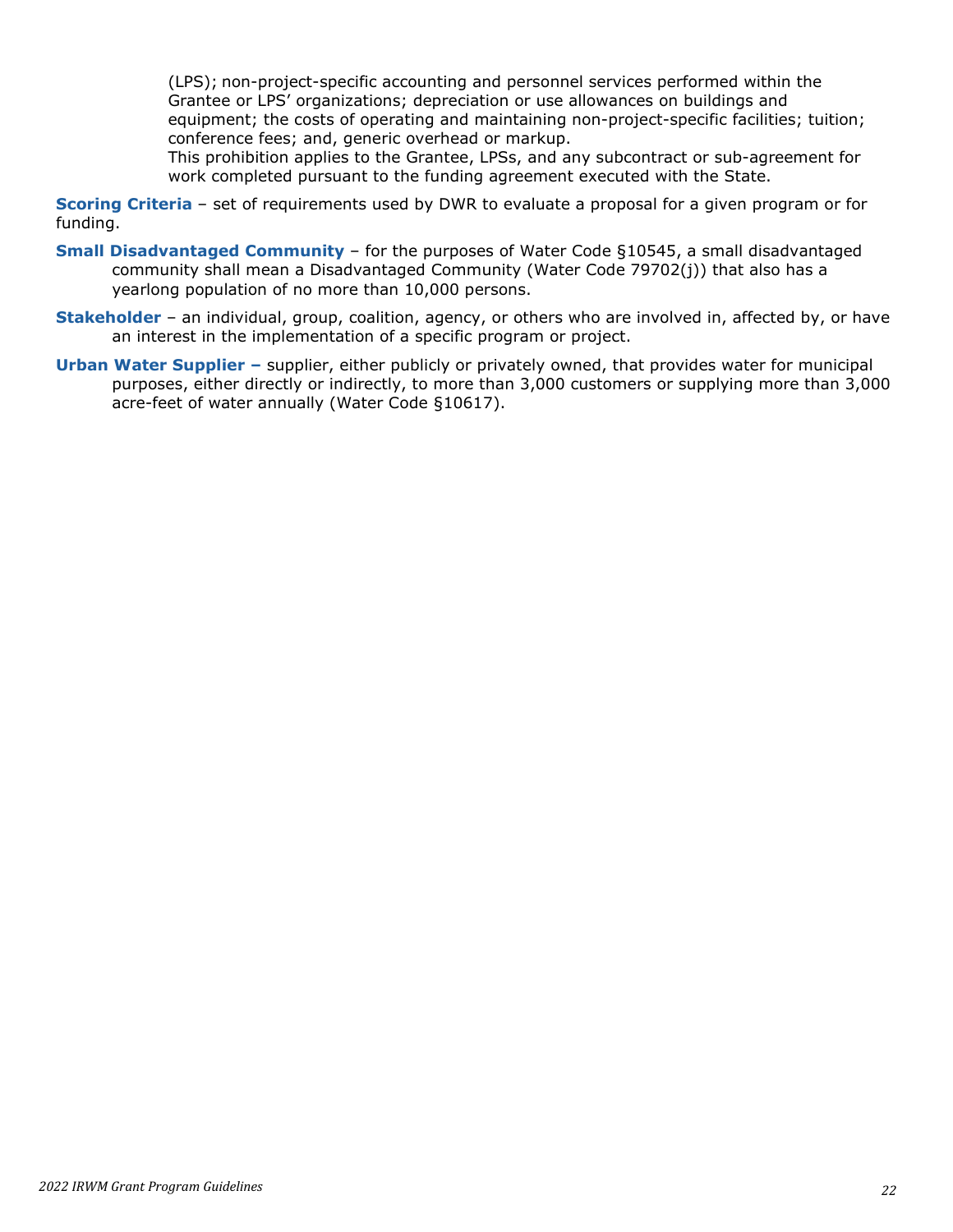## <span id="page-23-0"></span>**APPENDIX C – NATIVE AMERICAN TRIBE NOTIFICATION**

In 2014, the legislature added new requirements regarding Tribal cultural resources in AB 52 (Stats. 2014, ch. 532). Public Resources Code §21080.3.1 requires the CEQA lead agency to consider project effects on Tribal cultural resources and to conduct consultation with California Native American Tribes. Before releasing an Environmental Impact Report, Negative Declaration or Mitigated Negative Declaration, lead agencies must give notice to California Native American Tribes that have submitted a written request for notice and that are traditionally and culturally affiliated with the geographic area of the project.

Additional information on Tribal consultation and AB 52 can be found at the links in Appendix A, which includes an example Tribal Consultation Policy that was adopted by the Karuk Tribe and an example Tribal Consultation Ordinance enacted by the Rincon Band of Luiseno Indians, along with guidance from the Office of Planning and Research.

Contact information for the NAHC is as follows:

Executive Secretary Native American Heritage Commission 1550 Harbor Blvd. Suite 100 West Sacramento, California 95691 (916) 373-3710 Fax: (916) 373-5471 [nahc@nahc.ca.gov](https://mail.ces.ca.gov/owa/redir.aspx?C=ZuCemDZq4EmcgnlBX8lnJOENTa0ySNEIGS6x7YPBmRoYerOVdVyJzd7UZmXD-Wt61Z-it5njelU.&URL=mailto%3anahc%40nahc.ca.gov) <http://www.nahc.ca.gov/>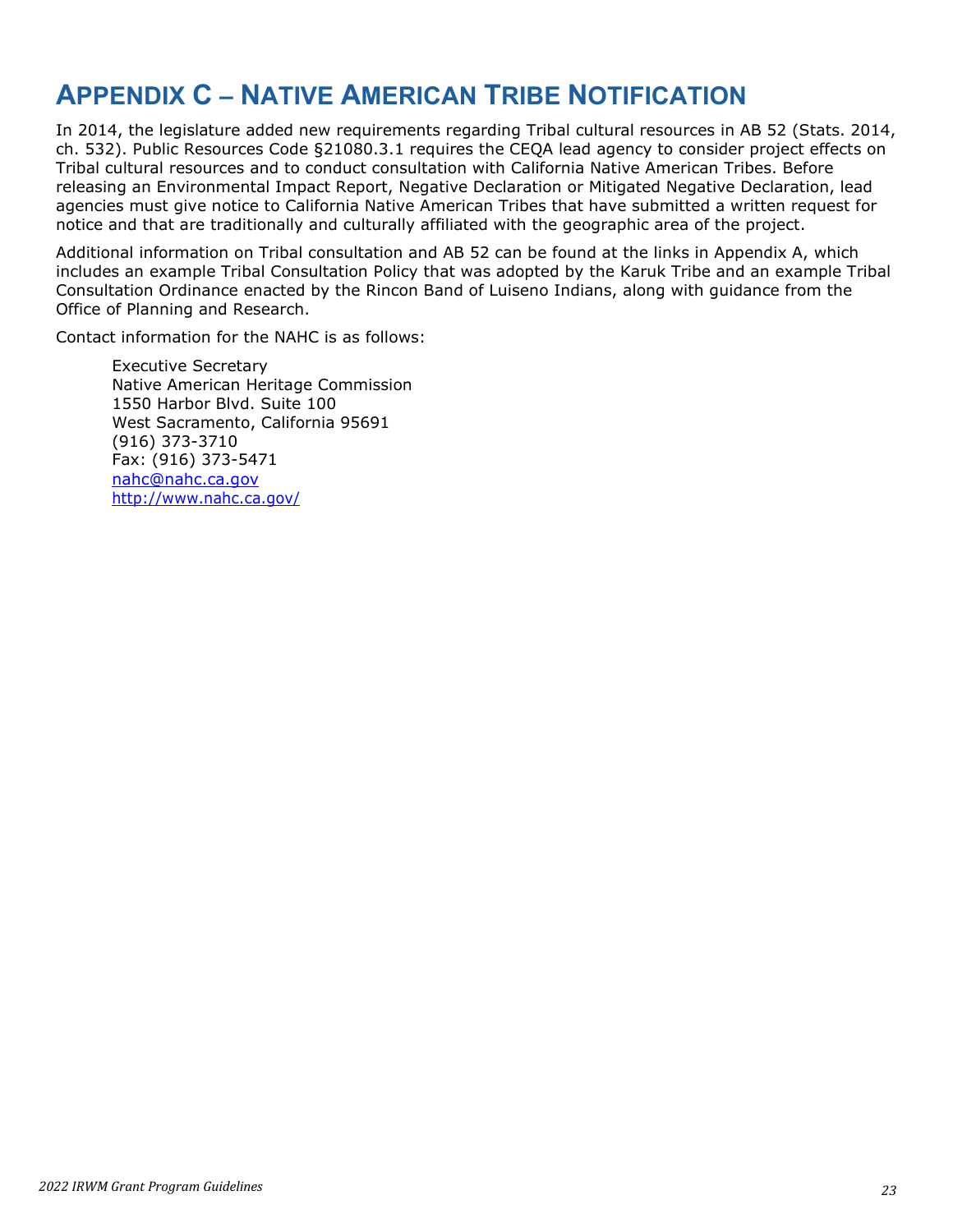## **APPENDIX D – GUIDELINES FOR GRANTEES**

The list below details the documents/records that State Auditors would need to review in the event of a grant being audited. Grantees should ensure that such records are maintained for each funded project for a minimum of three years after termination of the grant agreement.

#### **Internal Controls**

- 1) Organization chart (*e.g.*, Agency's overall organization chart and organization chart for the grant funded program/project)
- 2) Written internal procedures and flowcharts for the following:
	- a) Receipts, deposits, and disbursements
	- b) State reimbursement requests
	- c) Grant expenditure tracking
	- d) Guidelines, policy, and procedures on grant funded program/project
- 3) Audit reports of the Agency's internal control structure and/or financial statements within the last three years
- 4) Prior audit reports on grant funded program/project

#### **Grants**

- 1) Original grant agreement, any amendment(s) and budget modification documents
- 2) A listing of all bond-funded grants received from the State
- 3) A listing of all other funding sources for each Program/Project

#### **Contracts**

- 1) All subcontractor and consultant contracts and related or partners documents, if applicable
- 2) Contracts between the Agency and member agencies as related to the grantfunded program/project

#### **Invoices**

- 1) Invoices from vendors and subcontractors for expenditures submitted to the State for payments under the grant
- 2) Documentation linking subcontractor invoices to State reimbursement, requests and related grant budget line items
- 3) Reimbursement requests submitted to the State for the grant

#### **Cash Documents**

- 1) Receipts (copies of warrants) showing payments received from the State
- 2) Deposit slips (or bank statements) showing deposit of the payments received from the State
- 3) Cancelled checks or disbursement documents showing payments made to vendors, subcontractors, consultants, and/or agents under the grant
- 4) Bank statements showing the deposit of the receipts

#### **Accounting Records**

- 1) Ledgers showing entries for grant receipts and cash disbursements
- 2) Ledgers showing receipts and cash disbursement entries of other funding sources
- 3) Bridging documents that tie the general ledger to requests for grant reimbursement

#### **Administration Costs**

1) Supporting documents showing the calculation of administration costs

#### **Personnel**

- 1) List of all contractors and Agency staff that worked on the grant funded program/project
- 2) Payroll records including timesheets for contractor staff and the Agency personnel who provided

#### services charged to the program

#### **Project Files**

- 1) All supporting documentation maintained in the project files
- 2) All grant related correspondence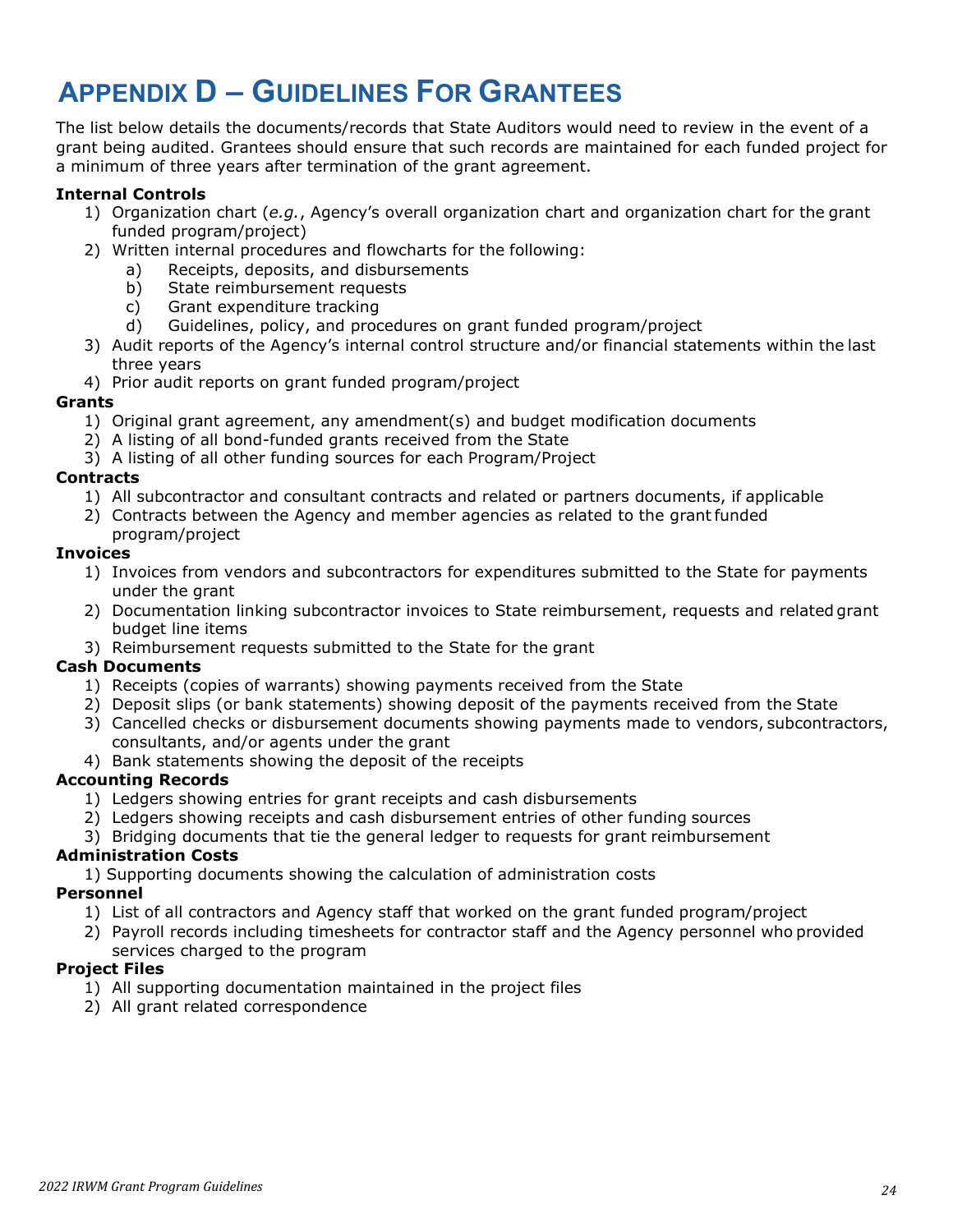## <span id="page-25-0"></span>**APPENDIX E – DISADVANTAGED COMMUNITIES**

Proposition 1 allows for the continued use of the Disadvantaged Community (DAC) definition as set forth in Water Code §79505.5(a). "Disadvantaged community" means a community with an annual median household income that is less than 80 percent of the statewide annual median household income.

The American Community Survey (ACS) of the U. S. Census provides a dataset than can be used as a source to estimate a community's Median Household Income (MHI). At the time of publication of these guidelines the most recent and most comprehensive data available is for the 5-year period of 2016-2020. For this reason, the applicant may utilize either data set. The ACS data estimates MHI for different census geographies, such as for states, counties, census places (incorporated cities and unincorporated towns), census tracts, and census block groups. ACS data is updated on a regular basis. For the most current data and maximum allowable MHI to qualify as a DAC at the time of application for any specific grant program, see the individual grant program PSP. For additional information on the ACS see the link listed in Appendix  $\mathsf{A}$ .

DWR has developed a tool which utilizes the most current ACS data to show the location and boundaries of DACs in the State, at the census place, tract, block group level, and other information. The tool allows users to view different geographies or combinations of geographies, using different base maps and to zoom in to various scales. For individuals with GIS capabilities GIS files representing the ACS data (and DAC status) for the three census geographies can also be found at the DAC mapping tool website. The DAC mapping tool can be found at the following link: <https://gis.water.ca.gov/app/dacs/>

DWR will update the MHI values and the DAC mapping tool as updated ACS datasets become available. Therefore, potential applicants should check the relevant PSP and DAC mapping tool website prior to submitting a grant application to verify that current information is being used.

The applicant may use ACS data at the census place, census tract, or census block group geography levels to show whether a project serves a DAC, based on what geography is the most representative for that community. For DACs, the allowable alternative geographies are, respectively:

| <b>Alternative Geography</b>                                                                                                                                                      | <b>DAC</b>                      |
|-----------------------------------------------------------------------------------------------------------------------------------------------------------------------------------|---------------------------------|
| The project serves an area that is contained within a census place for which the MHI is less<br>than                                                                              |                                 |
| The project serves an area that is contained within one or more census tracts and the MHI of<br>each census tract is less than                                                    | $80\%$ of the<br>statewide MHI* |
| The project serves an area that is inscribed within one or more census block groups and the MHI<br>of each block group is less than                                               |                                 |
| The project serves an area that is inscribed in one or more census tracts or block groups and<br>some (but not all) of the census tracts or block groups have an MHI of less than |                                 |

If a project serves a DAC and is divided among several contiguous census tracts or block groups, and some of the project area tracts or block groups do not meet the DAC criterion, the project will be considered a DAC project for the purpose of waiving local cost share requirements based on proportionality. For some projects, it may be more appropriate to use the proportion of the population served, the project cost, or geographic area served as the basis for proportioning the project into DAC/non-DAC segments.

In cases where the most current ACS 5-year survey data do not support a community as a DAC, DWR will consider use of other data that show the community is a DAC. For example, income survey data may be used to support the MHI of the project benefit area. In these instances, please contact DWR at the phone number or email listed in the Foreword for assistance on how alternate data may be used to determine whether a community is a DAC.

\* *See relevant PSP for most current DAC MHI requirements.*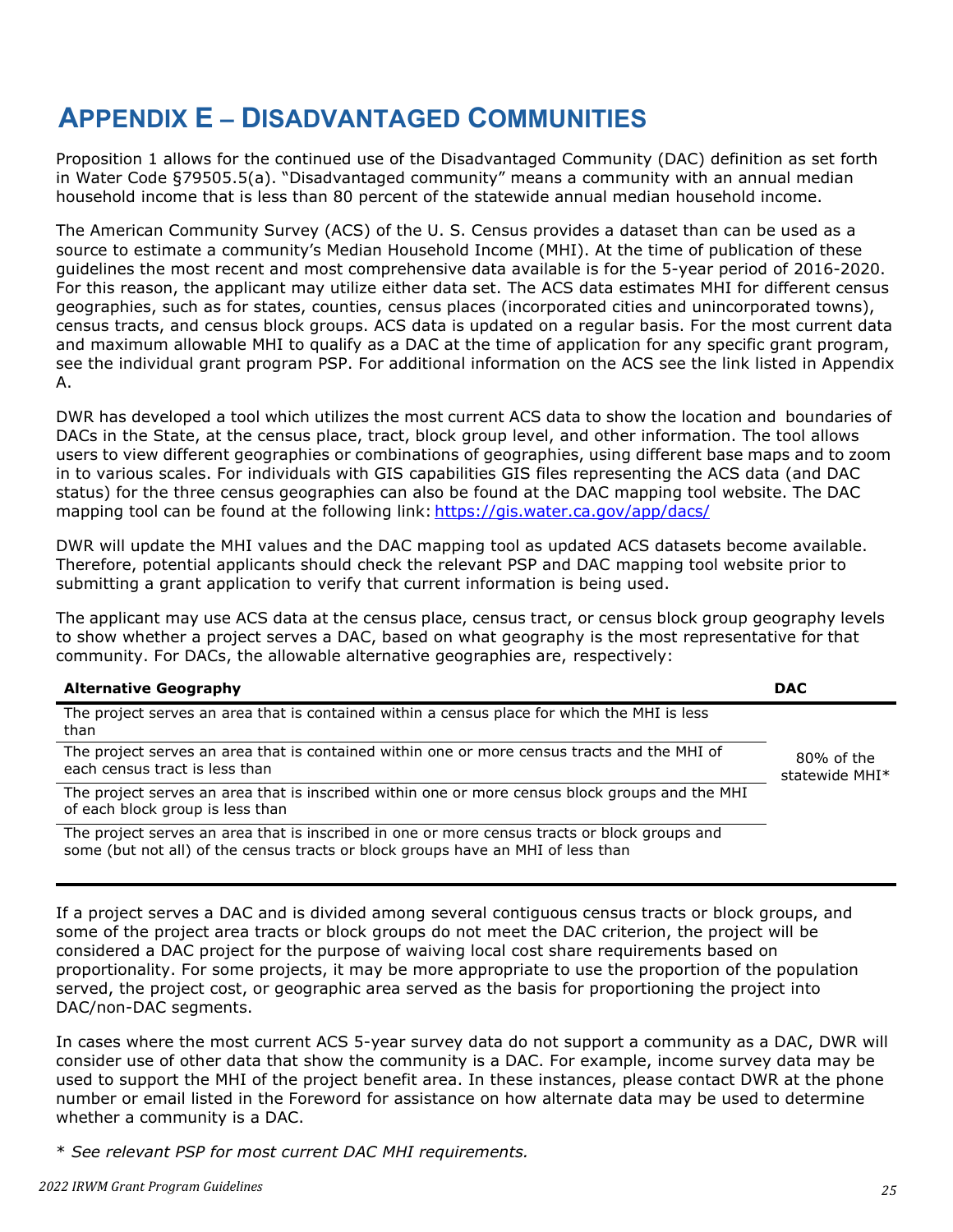## <span id="page-26-0"></span>**APPENDIX F – ECONOMICALLY DISTRESSED AREA**

Proposition 1 includes a definition for Economically Distressed Areas (EDAs). The EDA definition attempts to capture disadvantaged communities that have a state median household income between 80 and 85 percent of the statewide annual MHI. While EDA definition is similar to the DAC definition in utilizing state MHI as a determining factor, the EDA definition also includes other factors such as financial hardship, unemployment and population density.

DWR developed the Economically Distressed Area Instructions and Mapping Tool to assist potential applicants in determining whether the project is located in or benefits an EDA. The Instructions provide guidance on defining the relevant terms contained in the EDA definition and the current comprehensive data available for evaluating those terms; the Mapping Tool provides a user-friendly means to assess whether the area in question is an EDA.

The EDA Mapping Tool presents the different levels of geography, which include counties, census places (incorporated cities and unincorporated towns), census tracts, and census block groups and can be found at the following link:<https://gis.water.ca.gov/app/edas/>

The applicant may use data at the different geography levels to show whether a project serves an EDA, based on what geography is the most representative for the project location/benefit area. GIS files representing the data and EDA status for the provided geographies are also provided at the abovereferenced link.

In cases where the outlined data do not adequately portray the project benefit area (such as when the census geography and the project area do not match), DWR will consider use of other data that demonstrates EDA status. For example, income survey data may be used to support the MHI of the project benefit area. In these instances, please contact DWR at the phone number or email listed in the Forward on how alternate data may be used to demonstrate whether a project benefit area is an EDA.